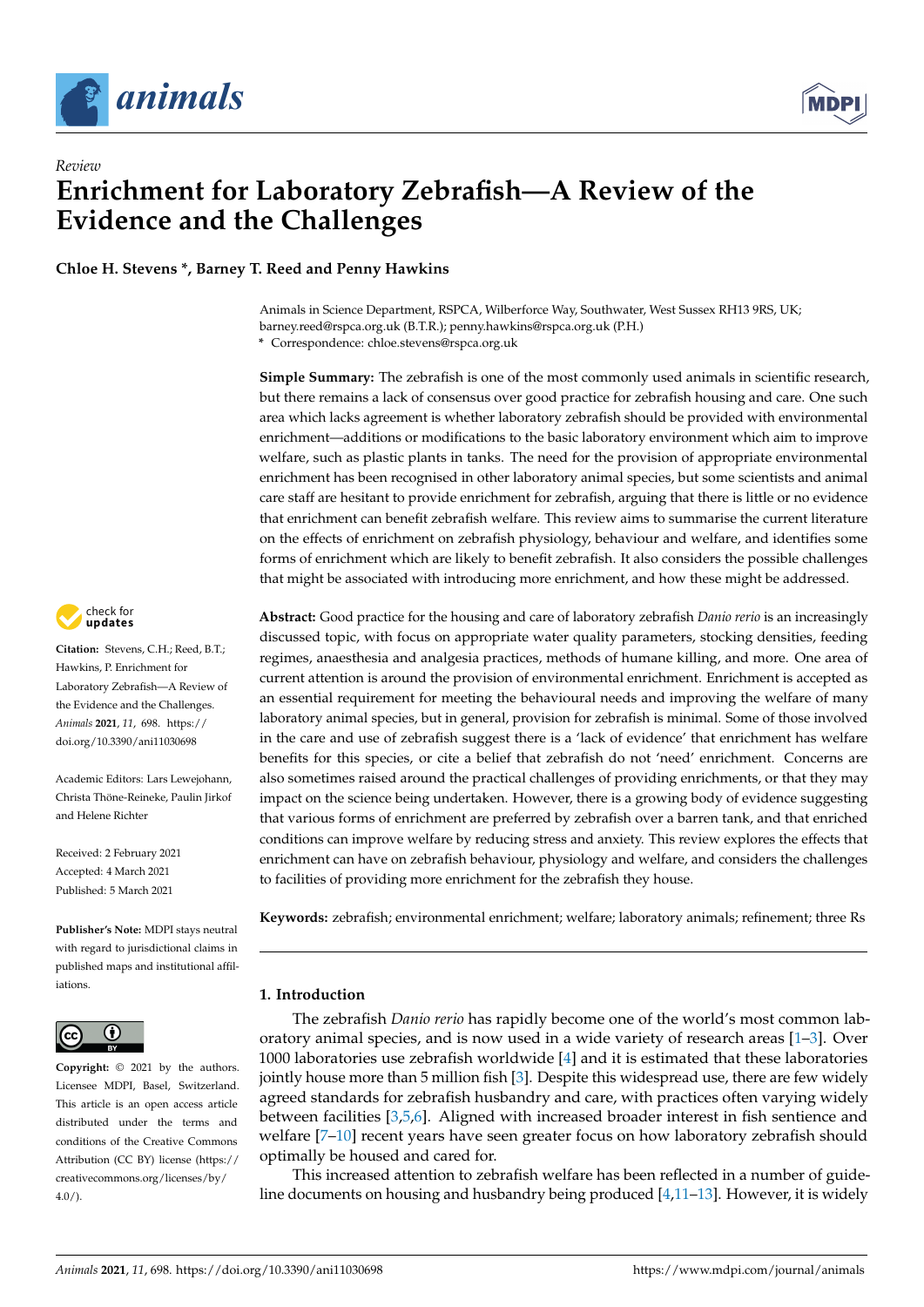acknowledged that there remains a lack of consensus over good practice for a number of areas, including environmental conditions such as water quality parameters, stocking densities, anaesthesia and analgesia, feeding, euthanasia, and more [\[14\]](#page-16-9). One area that seems to attract particular debate is the use of environmental enrichment (hereafter, simply 'enrichment'). Enrichment is often cited as a way of improving the welfare of captive animals [\[15](#page-16-10)[,16\]](#page-16-11) and as such, has been accepted as a necessary addition to the housing of most other species used in the laboratory [\[17,](#page-16-12)[18\]](#page-17-0). Enrichment can help promote expression of natural behaviour and reduce abnormal behaviours, reduce stress, and promote positive welfare, and therefore can also help improve the quality of scientific data [\[16,](#page-16-11)[19\]](#page-17-1). However, laboratory zebrafish usually receive little or no enrichment, with some people highlighting their concerns that enrichment may negatively affect standardisation, could increase staff burden, may be costly, or is not well supported by the available evidence [\[3,](#page-16-1)[20,](#page-17-2)[21\]](#page-17-3).

Such concerns over the effects of enrichment in laboratory settings are not new—for example, similar reservations were expressed in the past over the inclusion of enrichment for laboratory rodents. Some animal care staff recall that rodent cages without structural enrichment were a relatively common sight 20 or 30 years ago [\[14,](#page-16-9)[17,](#page-16-12)[22,](#page-17-4)[23\]](#page-17-5). However, enrichment for laboratory rodents is now widely accepted as necessary both for good welfare, and for high quality science [\[24\]](#page-17-6), and compelling justification must be provided for withholding it. Interestingly, it has been found that people who have more prior experience working with rodents are more likely to consider that zebrafish are likely to benefit from some form of structural enrichment [\[14\]](#page-16-9). While it clearly does not necessarily follow that what benefits rodent welfare will also benefit zebrafish, studies have shown that enrichment can have similar effects, such as reducing anxiety and improving cognition.

This review will explore the evidence for the effects of enrichment on zebrafish welfare, and will discuss the challenges, real and perceived, to providing more enrichment for laboratory zebrafish. It seeks to stimulate further discussion and research into zebrafish enrichment, whilst emphasising the importance of properly validated environmental modifications. Finally, it emphasises that rather than asking whether zebrafish need enrichment at all, we should be considering what kind of enrichment zebrafish need and how best it can be provided.

#### **2. Defining and Evaluating Environmental Enrichment**

As environmental enrichment is used as a strategy for improving animal welfare, it is necessary to define the term 'welfare'. The various definitions of 'welfare' generally tend to fall into one of three categories: nature-based definitions (the animal can express their natural behavioural repertoire), function-based definitions (the animal is healthy and functioning appropriately), and feelings-based definitions (the animal has a generally positive mental state and is not experiencing negative emotions) [\[7\]](#page-16-5).

Whilst there is still not universal agreement that fishes are sentient, the authors believe that there is a large and persuasive body of evidence to support the view that they are. There is growing evidence that fishes have the capacity for sentience, can suffer, feel pain and experience positive and negative mental states [\[9,](#page-16-13)[25–](#page-17-7)[27\]](#page-17-8), therefore any definition of welfare for fishes should take this into consideration. The authors also believe that when questions of potential suffering are involved, the most ethical position is to adopt the precautionary principle [\[28\]](#page-17-9) and assume that fishes do experience positive and negative mental states. Additionally, poor biological functioning or poor health is likely to impact the animal's mental state—for this reason, some definitions have combined approaches, such as Ashley [\[8\]](#page-16-14), who argued that welfare is based on both physical health and a lack of mental suffering. Furthermore, there is now increasing recognition among animal welfare scientists that a mere lack of negative experiences does not ensure good welfare; positive experiences are necessary too [\[29\]](#page-17-10). We therefore use a definition proposed by Dawkins [\[30\]](#page-17-11), which incorporates all of these elements: animals can be considered to have good welfare when they have good physical health, a lack of mental suffering, and the opportunity for positive experiences—in other words, is the animal healthy and do they have what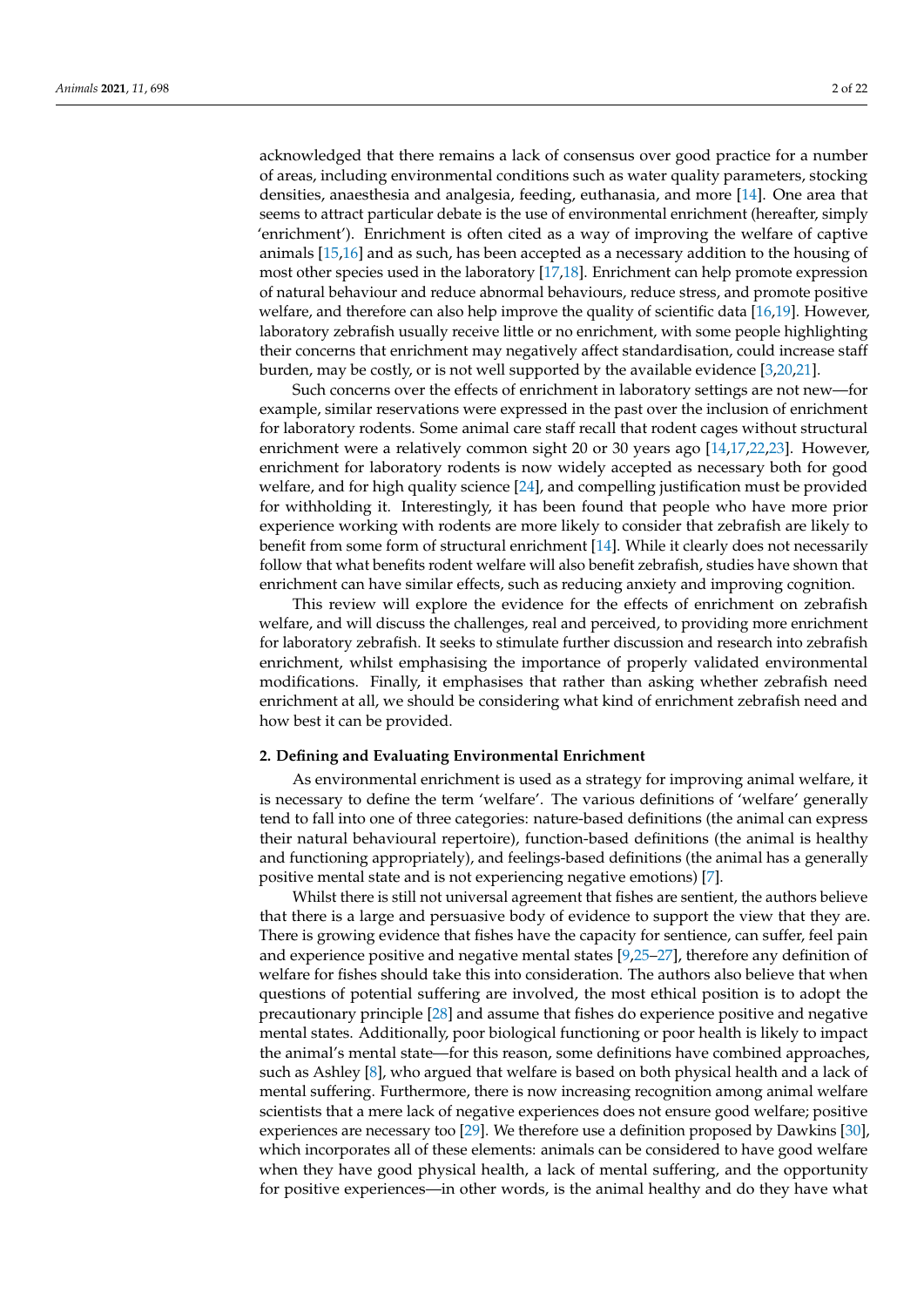they want? According to this, better biological functioning, such as improved growth and reproduction; a better mental state, as indicated by lower anxiety-like behaviour (hereafter simply 'anxiety') or positive experiences such as species-appropriate foraging could all be considered possible indicators of improved fish welfare.

Like 'welfare', the term 'environmental enrichment' has been variously defined in the literature [\[15](#page-16-10)[,23](#page-17-5)[,31](#page-17-12)[,32\]](#page-17-13), and broadly refers to modifications made to the environment of captive animals with the aim of improving their welfare. There has been some debate over these definitions—for instance, some have argued that 'enrichment' should only be used to refer to modifications which have been shown to provide a clear welfare benefit [\[33\]](#page-17-14). This viewpoint is understandable, given that the word 'enrichment' implies an improvement, and is sometimes argued for on the basis that it might help avoid modifications being made to animal environments without proper validation. However, 'enrichment' is still frequently used for modifications that have not been shown to improve animal welfare [\[34](#page-17-15)[,35\]](#page-17-16), or is applied to modifications which could be considered to provide basic necessities for animals rather than an additional welfare benefit (see discussion of social enrichment for zebrafish, below). This review uses the broad definition given above to select papers in order to ensure good coverage of the relevant literature. However, it is important to emphasise that all environmental modifications should be appropriately tested and validated before being widely used to ensure that they actually confer a welfare benefit without causing other issues or confounds, but also that a balance must usually be struck between such considerations and common-sense, empathetic approaches with regard to animal welfare.

In zebrafish, as with other animals, both physiological and behavioural measures are used to assess the effects of environmental modifications, and a combination of approaches is often the best way to provide a complete picture of these effects. Some of the most common approaches include measuring whole-body or water-borne cortisol release rates as a stress indicator, either by examining basal levels of cortisol, or by looking at how strongly a fish reacts to a stressful stimulus when housed in enriched or unenriched conditions. Standard laboratory tests such as the novel tank test or the light-dark test, or behaviours such as freezing, activity or exploration may be used to assess levels of anxiety and stress [\[36,](#page-17-17)[37\]](#page-17-18). Other measures which may be used include fertility and fecundity, as these are known to decrease when fishes experience chronic stress [\[38\]](#page-17-19). Choice tests, where animals are presented with a number of different conditions at once, may also be conducted to see which conditions animals prefer, and a standardised protocol has been published to aid these experiments in fish [\[39\]](#page-17-20). However, it should be noted that each of these measures is relatively coarse when viewed individually: cortisol release rates can change for various reasons which can be linked to good or bad welfare states, while preference tests only allow for relative choices between a discrete number of options, and can only suggest which conditions may improve welfare, as they do not measure a specific welfare indicator. Considering these measures together is therefore essential when validating enrichments.

The following section presents evidence on the effects of environmental modifications on zebrafish according to Bloomsmith et al.'s [\[40\]](#page-17-21) five categories of enrichment: social, physical, nutritional, occupational, and sensory (see also [\[16\]](#page-16-11)). It should be noted that many of the modifications discussed here may provide more than one type of enrichment a variety of food in an animal's diet could be considered both nutritional and sensory enrichment—therefore, these categories should be regarded as fluid. In order to avoid confusion, this section considers only the effects of enrichment on zebrafish; although there are many more studies of enrichment in other fish species, the purpose of this section is to summarise the evidence as it relates to zebrafish welfare.

## *2.1. Social Enrichment*

Zebrafish are often described as a highly social species, and are generally found in groups in the wild, although observed group sizes vary widely [\[41](#page-17-22)[–43\]](#page-17-23). In the laboratory, zebrafish larvae display social behaviours from as young as 10 days post-fertilisation (dpf) [\[44\]](#page-17-24). Zebrafish also generally express preferences for social contact, choosing to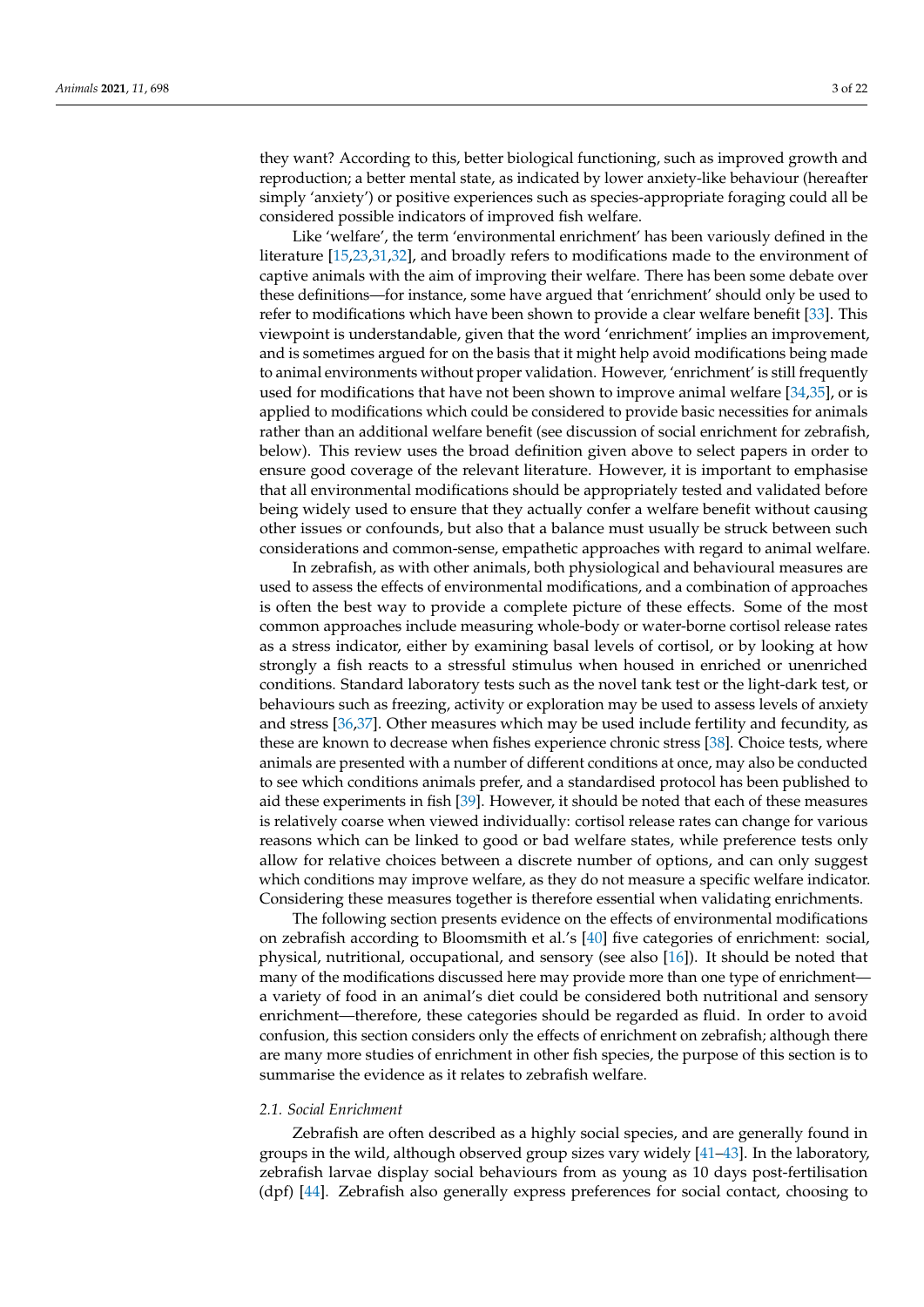be with other zebrafish over being on their own or with fish of another species [\[45–](#page-17-25)[48\]](#page-17-26) and choosing a larger shoal over a smaller one [\[49\]](#page-17-27). Zebrafish even prefer tanks with mirrored paper on the walls over bare tanks [\[48\]](#page-17-26), and will shoal with computer-animated zebrafish [\[46\]](#page-17-28), suggesting that simulated social contact may be beneficial if zebrafish cannot be housed in direct or visual contact with other zebrafish. However, preferences may be affected by factors such as the sex ratio of the shoals available [\[50](#page-17-29)[,51\]](#page-18-0). Housing and husbandry guides for laboratory zebrafish therefore often emphasise the importance of group-housing for zebrafish [\[1,](#page-16-0)[11,](#page-16-7)[52\]](#page-18-1).

The natural tendencies and preferences of zebrafish for being in groups might suggest that group-housing is beneficial for zebrafish welfare, and some studies support this (Table [1\)](#page-5-0). For example, housing zebrafish in isolation or in pairs can lead to higher cortisol release rates, increased anxiety and hypersensitivity compared with fish housed in groups [\[53–](#page-18-2)[55\]](#page-18-3). Another study found that group-housed fish were less anxious than isolated fish, but only when the group-housed fish had additional physical enrichment, suggesting that there are interactions between different forms of enrichment in terms of their impacts on welfare—for example, physical enrichment may help zebrafish avoid unwanted social contact [\[47\]](#page-17-30). Isolation can also cause long-term changes in monoamine levels which may modulate reward systems and social behaviour—dopamine, serotonin, and their main metabolites (3,4-dihydroxyphenylacetic acid (DOPAC) and 5-hydroxyindoleacetic acid (5HIAA), respectively) have all been shown to decrease in response to isolation in zebrafish [\[56](#page-18-4)[,57\]](#page-18-5). However, several studies have found opposing results: fish housed in groups may show more anxiety [\[56,](#page-18-4)[58\]](#page-18-6), and higher cortisol release rates than isolated zebrafish [\[57](#page-18-5)[,58\]](#page-18-6), or no difference in cortisol between isolated and grouped zebrafish [\[59](#page-18-7)[,60\]](#page-18-8). One study found that fish which had been raised in groups but then exposed to short-term (1 h) or longer-term (2 weeks) isolation had lower cortisol release rates than group-housed controls, although fish raised in isolation for the first 6 months did not differ from grouphoused fish in cortisol release rates [\[61\]](#page-18-9).

The presence of other fish may also affect how zebrafish respond to and recover from challenges. For example, the behaviour of zebrafish housed in groups has been shown to return to normal levels after handling more quickly than in paired or isolated fish [\[54\]](#page-18-10), suggesting that the presence of a group promoted faster recovery from stress. In another study, group-housed fish were bolder than isolated fish in a novel object test, which may suggest that the presence of other individuals led to greater feelings of safety, which in turn could indicate a better welfare state [\[62\]](#page-18-11). However, some studies have shown that isolated fish mount a smaller response to a stressor than group-housed fish [\[60,](#page-18-8)[63\]](#page-18-12), while another found that isolated fish had smaller cortisol responses than group-housed fish to being chased with a net, but bigger responses to predation stress [\[59\]](#page-18-7).

Despite some apparently conflicting results, it seems likely that housing zebrafish in isolation is detrimental to welfare. Although lower levels of cortisol might be assumed to indicate lower levels of stress, this is not necessarily the case—for example, social isolation may cause chronic stress, leading to lower cortisol levels due to a 'dampening' or 'blocking' effect on the stress response in isolated fish [\[58,](#page-18-6)[64,](#page-18-13)[65\]](#page-18-14). It should also be noted that cortisol levels in teleosts are known to fluctuate for a variety of reasons, including natural diurnal cycles, after feeding, and as a result of excitement or activity [\[66\]](#page-18-15), and so higher cortisol levels should be interpreted cautiously, and alongside other parameters, as they could be related to a positive as well as a negative welfare state.

Differences in the levels of stress and anxiety in isolated fish compared with grouped fish could also be affected by different aspects of social context. Mechanisms such as 'emotional contagion' (where the response of one individual to a stimulus influences the response of nearby individuals) and 'social buffering' (where fear or stress responses are decreased when individuals are in a group, or are in visual or olfactory contact with a group can influence the strength of a fish's response to an aversive stimulus [\[63,](#page-18-12)[67,](#page-18-16)[68\]](#page-18-17). This could mean that the strength of response to a stressor may depend on the composition of a group—for example, groups containing lots of very highly reactive individuals might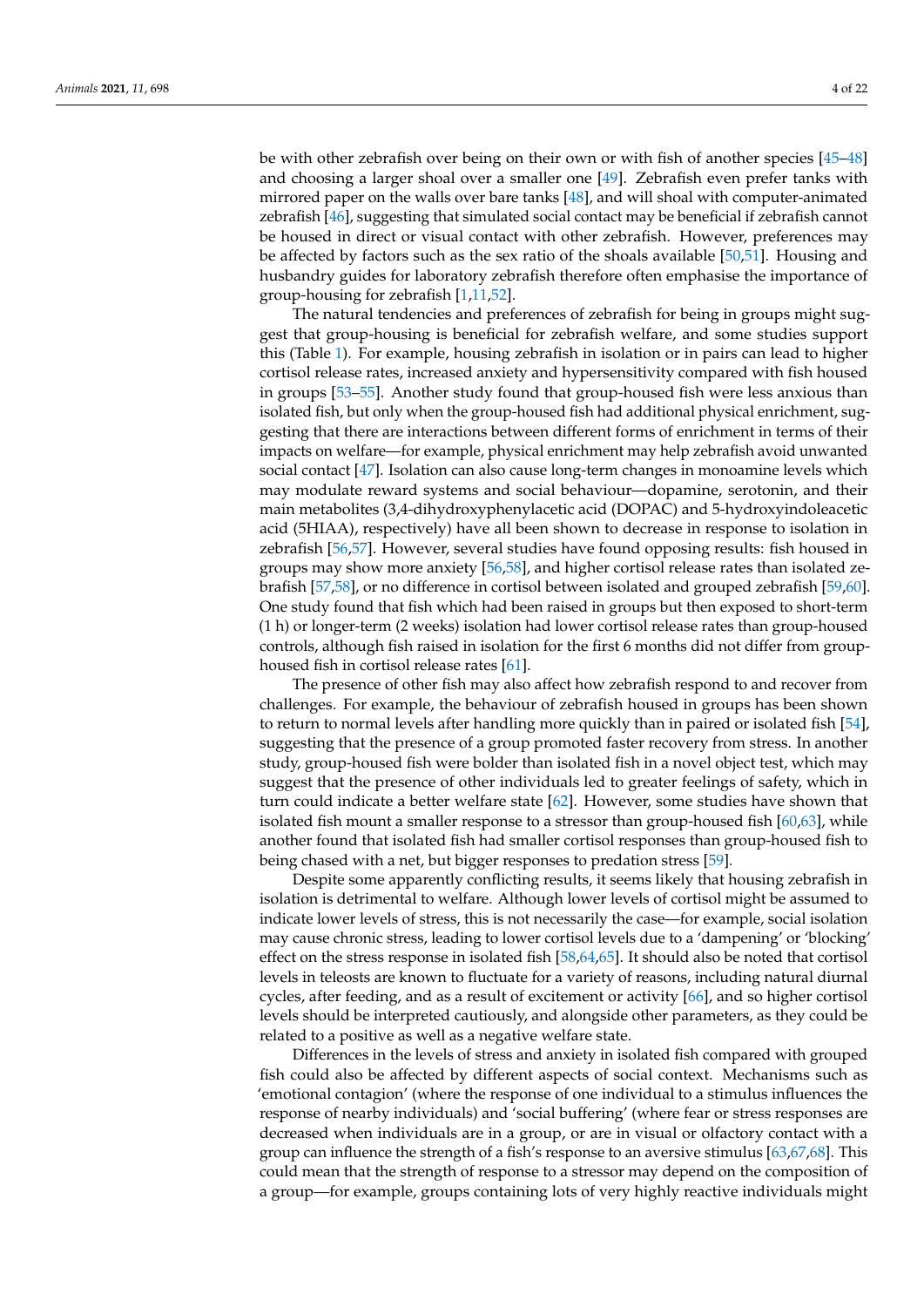respond differently to a stressor than groups containing few reactive individuals [\[59\]](#page-18-7). This could also explain why groups show different responses to different types of stressor, as there may be variation in how different types of stressor are perceived by the fish. A further factor relating to social context is familiarity—zebrafish have been shown to recognise familiar individuals [\[69\]](#page-18-18) and it is possible that greater familiarity among shoal-mates increases or moderates the impacts of emotional contagion or social buffering.

Another possible explanation for these mixed results is that the systems of group housing commonly used in laboratories may not reflect the best conditions for welfare, even though group housing is likely to be better overall than individual housing. There may be a need to re-examine some conventional housing practices to establish whether they are best for welfare. For example, one study found that wild zebrafish were markedly more aggressive after being housed in laboratory conditions for three months [\[70\]](#page-18-19). This could have been due to factors such as inappropriate stocking densities, or because the barren nature of laboratory tanks forces social contact and does not allow individuals to avoid negative social interactions if they choose. Further exploration of optimal stocking densities and the inclusion of structures (see below) might therefore be ways to improve zebrafish welfare. Furthermore, laboratory zebrafish are often housed in mixed-sex groups, but some evidence suggests that there may be benefits to segregating fish by sex zebrafish housed separately according to sex have been found to have higher fecundity, egg viability, breeding success, growth and lower baseline cortisol levels than those housed in mixed groups [\[71](#page-18-20)[,72\]](#page-18-21). However, another study found that female zebrafish become more anxious in sexually segregated groups [\[73\]](#page-18-22), and it should be noted that prolonged sexual segregation can cause female zebrafish to become 'egg-bound'—where the oviduct becomes blocked with degenerating eggs—so separately housed females would still need regular exposure to males, which might require more handling of fish and therefore be more detrimental to welfare than mixed housing [\[52\]](#page-18-1).

**Table 1.** Key results of studies relating to social enrichment for laboratory zebrafish. Studies have been included where they have either addressed a preference (such as might be used to identify conditions which might promote welfare), or tested the effects of a condition intended to provide enrichment. Unless otherwise specified, all results here relate to the presence of the enrichment condition noted in the table compared with an absence of that condition.

| Study  | Enrichment                  | Indicator(s)                                                                                                                                                                                              | Effect(s)                                                                                                                                                                                                                                                               |
|--------|-----------------------------|-----------------------------------------------------------------------------------------------------------------------------------------------------------------------------------------------------------|-------------------------------------------------------------------------------------------------------------------------------------------------------------------------------------------------------------------------------------------------------------------------|
| [45]   | Presence of other zebrafish | Time spent near stimulus shoal                                                                                                                                                                            |                                                                                                                                                                                                                                                                         |
| [46]   | Presence of other zebrafish | Distance between members of experimental<br>shoal when mixed wth stimulus shoal<br>(higher distances indicate greater mixing of<br>experimental and stimulus shoals and<br>therefore stronger preference) |                                                                                                                                                                                                                                                                         |
|        | Presence of other zebrafish | Entries to compartment near stimulus shoal                                                                                                                                                                | $\uparrow$ for fish previously housed in groups or<br>singly in barren tanks. No effect for<br>experimental fish housed singly with an<br>artificial plant.                                                                                                             |
| $[47]$ |                             | Time spent in compartment near<br>stimulus shoal                                                                                                                                                          | $\uparrow$ for fish previously housed in groups or<br>singly in barren tanks. No effect for<br>experimental fish housed singly with an<br>artificial plant.                                                                                                             |
| [48]   | Presence of other zebrafish | Proportion of scan samples in which fish<br>were near to stimulus fish or stimulus shoal                                                                                                                  |                                                                                                                                                                                                                                                                         |
| $[49]$ | Choice between shoals       | Time spent near larger shoal                                                                                                                                                                              |                                                                                                                                                                                                                                                                         |
| [50]   | Choice between shoals       | Time spent near stimulus shoal                                                                                                                                                                            | Males: preferred females over males, no<br>preference between a mixed shoal and either<br>a male or female shoal. No preference<br>relating to shoal size.<br>Females: no preferences relating to shoal<br>composition. Preferred larger shoals over<br>smaller shoals. |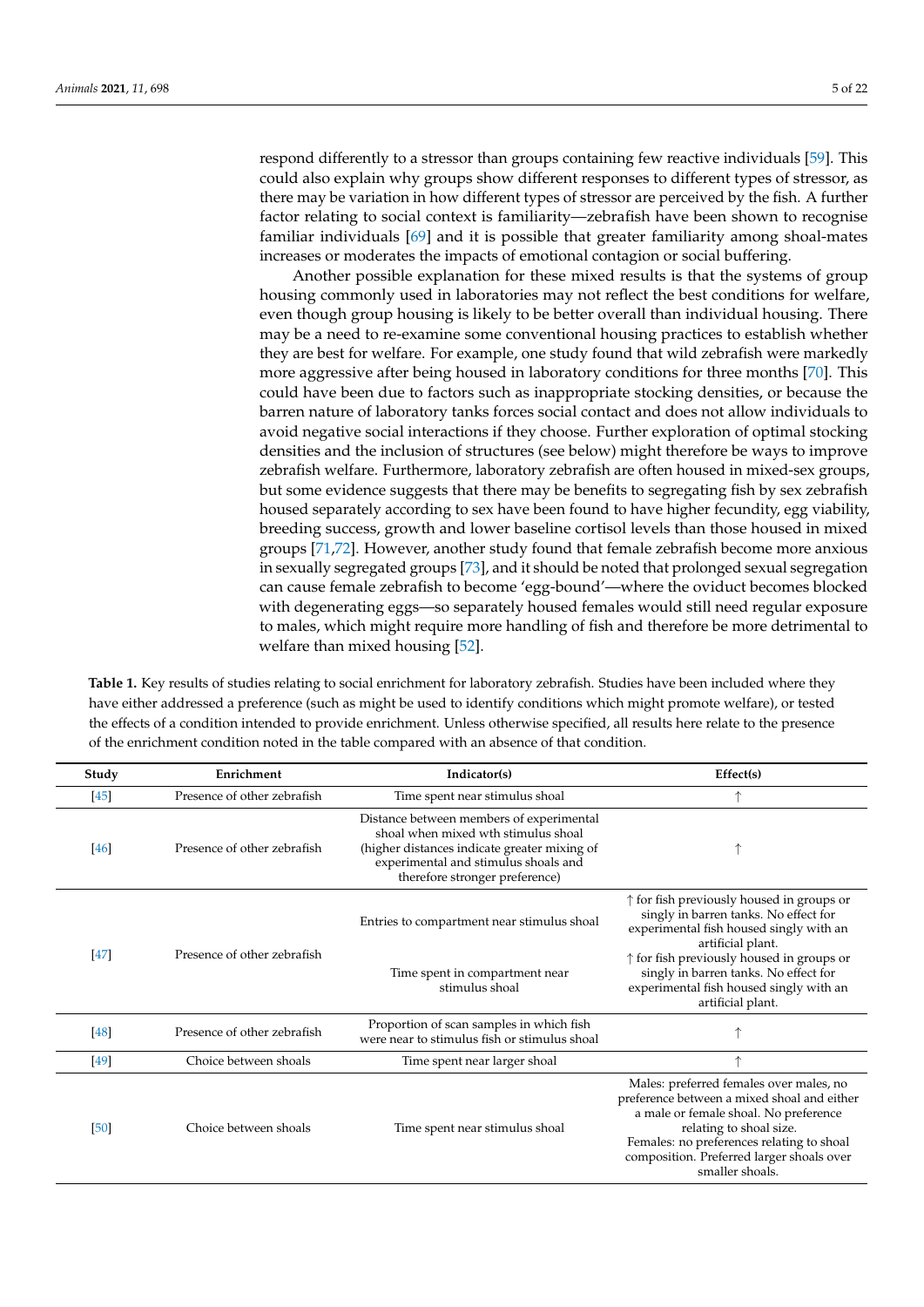<span id="page-5-0"></span>

| Study  | Enrichment                                                                  | Indicator(s)                                                                                                 | Effect(s)                                                                                                                                                                     |
|--------|-----------------------------------------------------------------------------|--------------------------------------------------------------------------------------------------------------|-------------------------------------------------------------------------------------------------------------------------------------------------------------------------------|
| [51]   | Choice between shoals                                                       | Time spent near stimulus shoal                                                                               | Males: preferred groups of<br>3 males over single males;<br>preferred single females to groups<br>of 3 females.<br>Females: preferred larger shoals<br>regardless of the sex. |
| $[53]$ | Presence of other zebrafish                                                 | Cortisol                                                                                                     |                                                                                                                                                                               |
| $[54]$ | Presence of other zebrafish                                                 | Cortisol                                                                                                     | $\downarrow$ in grouped compared with<br>paired zebrafish<br>No effect between grouped and<br>individual zebrafish                                                            |
|        |                                                                             | Anxiety<br>Rate of recovery of normal<br>behaviour after stressor                                            |                                                                                                                                                                               |
| $[55]$ | Presence of other zebrafish                                                 | Anxiety                                                                                                      | ↓                                                                                                                                                                             |
| [56]   | Presence of other zebrafish                                                 | Anxiety<br>Serotonin<br>5HIAA<br>Dopamine<br><b>DOPAC</b>                                                    | No effect<br>No effect<br>No effect                                                                                                                                           |
| $[57]$ | Presence of other zebrafish (exposure to<br>stimulus shoal after isolation) | Cortisol<br>Anxiety<br>Serotonin<br>5HIAA<br>Dopamine<br><b>DOPAC</b>                                        | No effect                                                                                                                                                                     |
| $[58]$ | Presence of other zebrafish                                                 | Anxiety<br>Cortisol                                                                                          |                                                                                                                                                                               |
| $[59]$ | Presence of other zebrafish                                                 | Cortisol (resting)<br>Cortisol (after chasing with a net)<br>Cortisol (after predator exposure)              | No effect                                                                                                                                                                     |
| [60]   | Presence of other zebrafish                                                 | Cortisol (resting)<br>Cortisol (after chasing with a net)                                                    | No effect<br>↑                                                                                                                                                                |
| [61]   | Presence of other zebrafish                                                 | Cortisol (in fish raised in isolation)<br>Cortisol (in group-raised fish after<br>(1solation<br>Neurogenesis | No effect<br>↓                                                                                                                                                                |
| [62]   | Presence of other zebrafish                                                 | Latency to feed<br>Neophobia                                                                                 | ↓                                                                                                                                                                             |
| $[63]$ | Presence of other zebrafish                                                 | Cortisol (after chasing with a net)<br>Cortisol (after being moved to<br>novel tank)                         |                                                                                                                                                                               |
| $[71]$ | Housing in sexually segregated groups<br>(as opposed to mixed-sex groups)   | Fecundity<br>Egg viability                                                                                   |                                                                                                                                                                               |
| $[72]$ | Housing in sexually segregated groups<br>(as opposed to mixed-sex groups)   | Weight<br>Cortisol<br>Inhibitory avoidance<br>Activity in open tank test                                     | No effect                                                                                                                                                                     |

**Table 1.** *Cont*.

 $\uparrow$  = increase;  $\downarrow$  = decrease.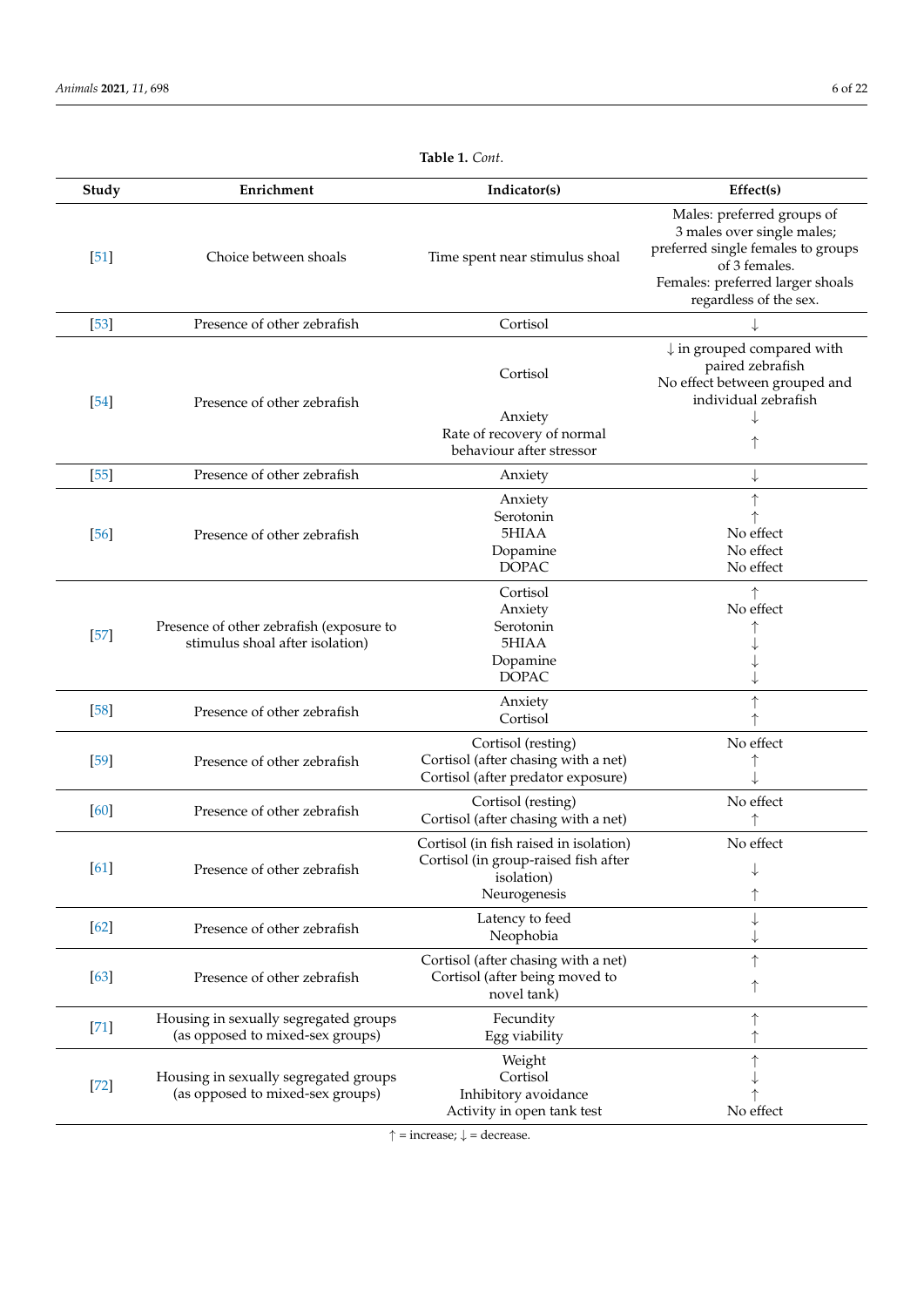Stocking density may also affect stress levels and welfare in group-housed fish, which could help explain the conflicting results in the studies mentioned here. Adult zebrafish are commonly kept at densities of between 4 and 10 fish/L  $[4]$ , although some facilities may use densities as high as 20 fish/L  $[52]$ . Zebrafish have been shown to become stressed at high stocking densities—for example, Ramsay et al. [\[74\]](#page-18-23) found that whole-body cortisol release rates increased fourfold in fish subjected to densities of 40 fish/L compared with uncrowded controls (0.2 fish/L). Zebrafish have also been shown to have significantly lower cortisol release rates when housed at 5 fish/L than 10, 20, or 40 fish/L [\[75\]](#page-18-24), which may suggest that stocking densities above 5 fish/L are too high and may cause stress. However, this experiment compared different densities housed in the same volume of water (2 L)—when different stocking densities were compared by changing the size of the tank, fish housed at 2 fish/0.5 L (i.e., 4 fish/L) did not have significantly different cortisol levels than fish housed at higher stocking densities. This suggests that both stocking density and space availability matter to zebrafish and may impact stress and welfare. Furthermore, densities between 3 fish/L and 12 fish/L have been shown to have no impact on average clutch size, spawning success or egg viability—indicators which might be affected if fish were stressed [\[76\]](#page-18-25). Finally, animal care staff have observed that low stocking densities can lead to increased levels of aggression due to zebrafish having more space available to defend territories (although aggression may also be affected by the presence of physical enrichment; see below) [\[1,](#page-16-0)[52\]](#page-18-1). Establishing clearer guidance on the most appropriate stocking densities and tank sizes is likely to be essential for promoting better zebrafish welfare.

Overall, these findings suggest that group-housing is likely to be the better option for zebrafish, but we should not assume that the mere presence of other zebrafish is always enriching—instead, a socially enriched tank requires thought to be given to other factors such as stocking density, sex ratio, and familiarity. Even where this has been done, we also cannot assume that group housing with no other forms of enrichment meets all the behavioural and welfare needs of zebrafish.

#### *2.2. Physical Enrichment*

Wild zebrafish are found in India, Nepal, Bangladesh and Pakistan in a range of habitats including small streams, rivers, pools and rice paddies, which may contain aquatic plants, overhanging vegetation, and substrates including mud, gravel or sand [\[77–](#page-18-26)[80\]](#page-19-0). It is perhaps a desire to mimic some of these features that leads to real or artificial plants, substrate and shelter frequently being suggested as enrichment items for zebrafish (Table [2\)](#page-9-0). Plants, shelters and other structures may provide cover or refuge from negative social interactions (e.g., bullying), from disturbances, from water flow or aquarium lights [\[20](#page-17-2)[,32,](#page-17-13)[81\]](#page-19-1). Substrate might provide some camouflage when zebrafish are viewed from above, which may contribute to greater feelings of safety and so an improved welfare state [\[82\]](#page-19-2).

Zebrafish prefer structures over bare tanks [\[82–](#page-19-2)[86\]](#page-19-3), and female zebrafish have been found to spend most of their time in close proximity to plants rather than in open areas of a tank [\[87\]](#page-19-4). Lavery et al. [\[85\]](#page-19-5) also found that zebrafish showed stronger preferences for more complex enrichment (plants and gravel over plants alone or gravel alone, and four plants over two plants). Notably, zebrafish preferred an image of gravel affixed to the base of a tank over a barren tank almost as much as real gravel [\[82\]](#page-19-2)—using an image of gravel removes any potential concerns over adding substrate into the tank, and therefore has been adopted in other studies [\[88\]](#page-19-6) and for commercial use (e.g., Tecniplast Enrichment Runner). Zebrafish have also been found to show stronger preferences for enrichment at night than during the daytime, emphasising the importance of thoroughly assessing preferences over an extended timescale and with multiple observation points [\[86\]](#page-19-3). However, some studies have not found any preference for structures [\[81,](#page-19-1)[89\]](#page-19-7), and one study found that zebrafish preferred a covered area of a tank over an open area, but did not prefer simulated vegetation [\[90\]](#page-19-8). Social dynamics within the tanks may explain this lack of preferences—for example, Lee et al. [\[89\]](#page-19-7) observed that dominant individuals tended to exclude subordinates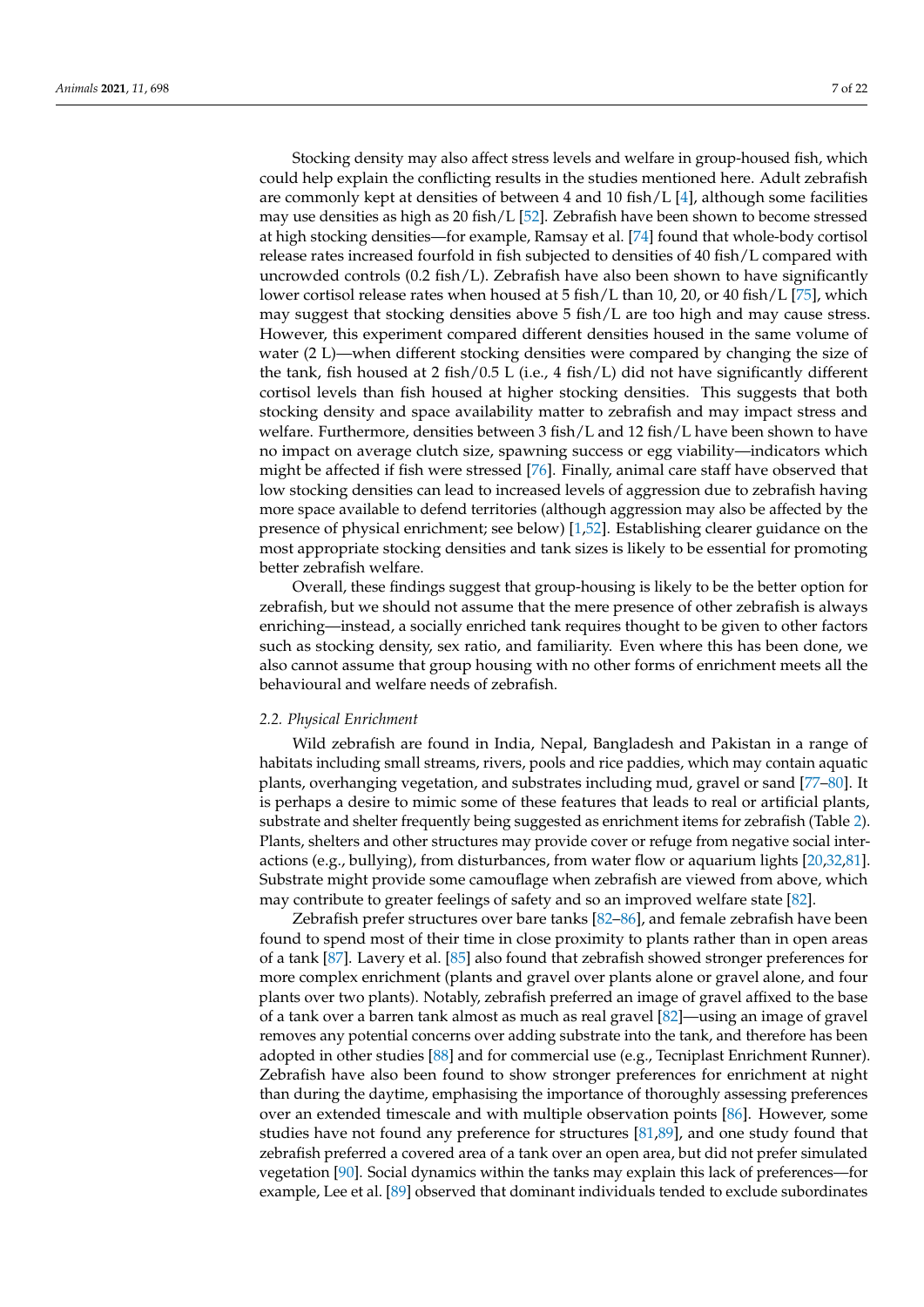from enriched areas of the tank, suggesting that zebrafish placed value on the available resources. Another possible explanation is that some study lengths were too short for zebrafish to habituate and for preferences to stabilise—studies which found no preference tended to take place over shorter time periods ([\[81\]](#page-19-1)—2.5 h; [\[89](#page-19-7)[,90\]](#page-19-8)—3 days), whereas studies which found preferences tended to allow fish several days to acclimatise to their new environment, then examined preferences over several more days.

Structures have been found to contribute to a reduction in the stress response in zebrafish. For example, the presence of substrate, shelter and plants was found to blunt the cortisol response to acute [\[60\]](#page-18-8) and chronic stress [\[91\]](#page-19-9), and may be as effective as the anti-anxiety drugs diazepam and fluoxetine at blunting the cortisol response to stress [\[60\]](#page-18-8). However, von Krogh et al. [\[92\]](#page-19-10) found higher cortisol levels in fish in structured tanks than those in barren tanks—although cortisol release rates in these fish were still significantly lower than in fish exposed to a stressor [\[92\]](#page-19-10). It may be that these slightly increased cortisol levels may indicate a state of 'eustress' (i.e., a positive response to a mild stressor) [\[93\]](#page-19-11), rather than being indicative of poorer welfare—although it is also possible that they did represent a poorer welfare state. It is also possible that the time point at which cortisol levels are measured after fish are provided with structures may affect results: pairs of zebrafish provided with plants showed higher cortisol levels than controls after five days, but lower cortisol levels than controls after ten days [\[94\]](#page-19-12).

Physical enrichment may also contribute to lower levels of anxiety in zebrafish [\[47,](#page-17-30)[89](#page-19-7)[,91](#page-19-9)[,95,](#page-19-13)[96\]](#page-19-14), and combining group housing with the presence of structures can lead to lower anxiety than either condition on its own [\[47\]](#page-17-30). DePasquale et al. [\[96\]](#page-19-14) found that zebrafish which had been reared with structures, but later experienced barren housing conditions, still showed lower levels of anxiety than controls—this may be useful in laboratory settings, as it may mean that zebrafish in nursery tanks can be provided with enrichment and still benefit, even if other challenges prevent the use of enrichment in adult tanks. Other behavioural indicators of better welfare in the presence of physical structures include increased exploration and decreased inhibitory avoidance in response to electric shock, suggesting that fish were better at coping with aversive experiences [\[95\]](#page-19-13) and increased social cohesion [\[97\]](#page-19-15), a behaviour which has been suggested as being an indicator of positive welfare [\[98\]](#page-19-16). Zebrafish have also been shown to have lower levels of locomotor activity, measured as the number of turns made, in the presence of physical structures [\[92\]](#page-19-10). This was interpreted as a sign of lower stress, as high levels of turning behaviour may indicate a predator-avoidance response, and because turning behaviour decreased in all fish over time, suggesting they were settling into a novel environment.

The additional environmental complexity provided by physical structures can have positive effects on zebrafish cognition and brain development. For example, zebrafish raised in tanks containing structures have been found to have a faster rate of learning in a maze task than those raised in barren tanks [\[96,](#page-19-14)[99](#page-19-17)[,100\]](#page-19-18), as well as better memories of how to solve the task after a break in training [\[99,](#page-19-17)[100\]](#page-19-18), and improved ability to discriminate between similar spatial environments [\[101\]](#page-19-19). The presence of structures in rearing environments has also been found to lead to increased overall brain size [\[96\]](#page-19-14) and a greater number of cells in the telencephalon of zebrafish [\[92\]](#page-19-10). Although changes in cognition and brain development are not necessarily direct indicators of better welfare, they are both likely to affect behaviours which may have welfare consequences—for example, better cognitive ability may be linked to improved behavioural flexibility, which may improve the ability of fish to respond to stressors or challenges [\[102\]](#page-19-20). Furthermore, as wild zebrafish live in structurally complex environments, this level of improved development and cognition is likely to represent 'normal' zebrafish development, which is likely to improve the quality of science.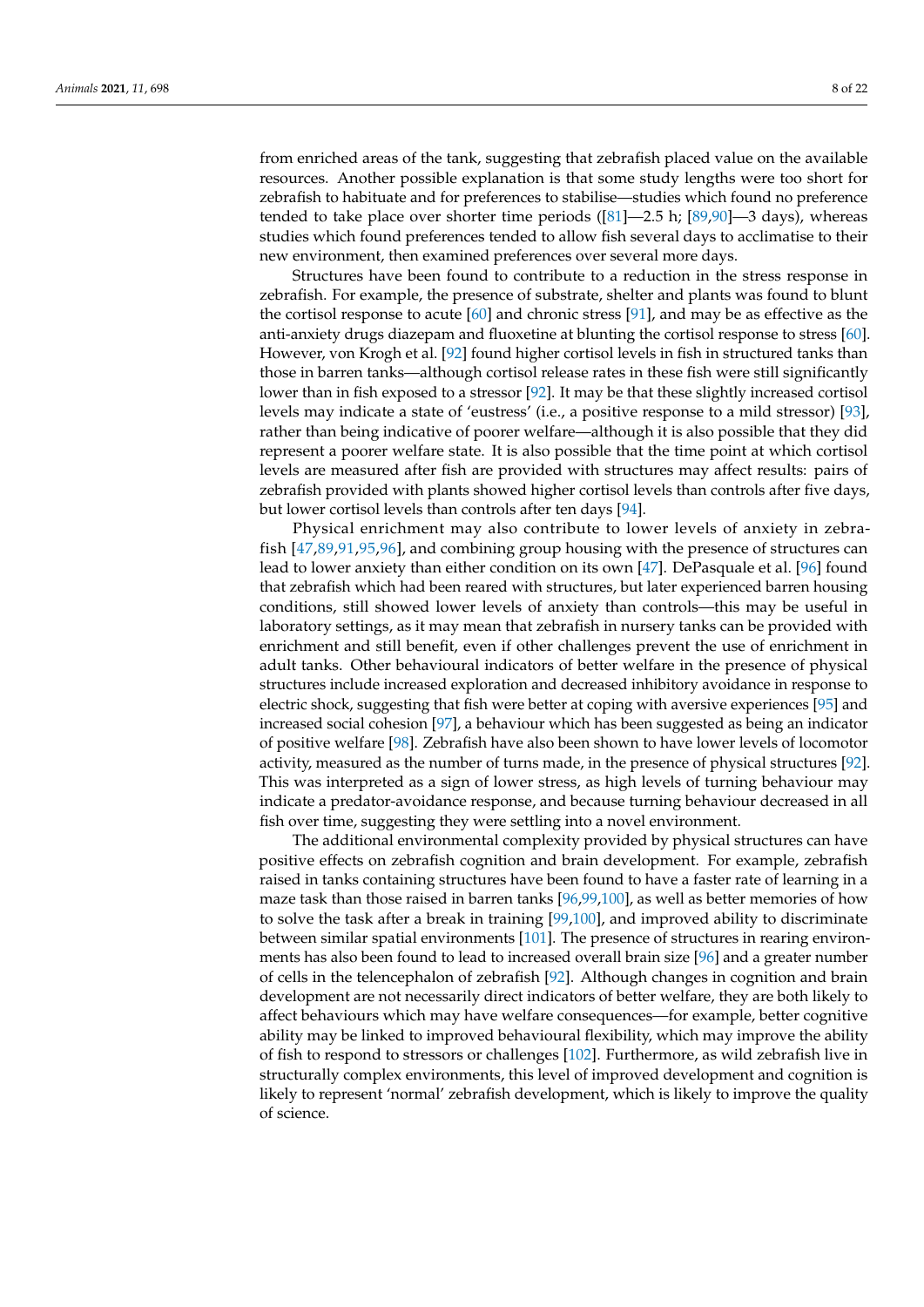**Table 2.** Key results of studies relating to physical enrichment for laboratory zebrafish. Studies have been included where they have either addressed a preference (such as might be used to identify conditions which might promote welfare), or tested the effects of a condition intended to provide enrichment. Unless otherwise specified, all results here relate to the presence of the enrichment condition noted in the table compared with an absence of that condition.

| Study  | Enrichment                                                                                                                                                                                                                                                                                                                           | Indicator(s)                                                                                                                                                                                                                                                                                                                                 | Effect(s)                                                                                                                                                                                                                                                                                                                  |
|--------|--------------------------------------------------------------------------------------------------------------------------------------------------------------------------------------------------------------------------------------------------------------------------------------------------------------------------------------|----------------------------------------------------------------------------------------------------------------------------------------------------------------------------------------------------------------------------------------------------------------------------------------------------------------------------------------------|----------------------------------------------------------------------------------------------------------------------------------------------------------------------------------------------------------------------------------------------------------------------------------------------------------------------------|
| [82]   | Gravel vs. barren<br>Sand vs. barren<br>Gravel vs. sand<br>Submerged plant vs. barren<br>Floating plant vs. barren<br>Floating plant vs. submerged plant<br>Gravel & floating plant vs. sand and<br>submerged plant<br>Gravel and submerged plant vs. sand and<br>floating plant<br>Gravel image vs. barren<br>Sand image vs. barren | Preference (occupancy in enriched<br>compartment)                                                                                                                                                                                                                                                                                            | Preference for gravel<br>Preference for sand<br>Preference for gravel<br>Preference for submerged plant<br>Preference for floating plant<br>Preference for floating plant<br>Preference for gravel & floating plant<br>Preference for gravel & submerged plant<br>Preference for gravel image<br>Preference for sand image |
| [83]   | Air stone vs. barren<br>Real plants (Ceratopteris<br><i>thalictroides</i> ) and clay pots                                                                                                                                                                                                                                            | Preference (occupancy in enriched<br>compartment)<br>Behavioural diversity                                                                                                                                                                                                                                                                   | Preference for barren<br>Preference<br>No effect                                                                                                                                                                                                                                                                           |
| $[84]$ | Sandy substrate and variety of plastic<br>plants                                                                                                                                                                                                                                                                                     | Preference (occupancy in enriched<br>compartment)                                                                                                                                                                                                                                                                                            | Preference; greater preference when<br>combined with water flow                                                                                                                                                                                                                                                            |
| $[85]$ | Black tank walls vs. barren<br>Underwater image on walls vs. barren<br>Sloped gravel vs. barren<br>Flat gravel vs. barren<br>Gravel vs. plastic plants<br>Gravel & plastic plants vs. gravel or<br>plastic plants<br>Number of plastic plants<br>Visual contact with neighbouring tanks                                              | Preference (occupancy in enriched<br>compartments)                                                                                                                                                                                                                                                                                           | No preference<br>No preference<br>Preference for gravel<br>Preference for gravel<br>Preference for gravel<br>Preference for gravel & plastic plants over<br>gravel or plastic plants alone<br>Preference for greater number of plants<br>No preference                                                                     |
| [86]   | Plastic plants and PVC pipes                                                                                                                                                                                                                                                                                                         | Preference (occupancy in enriched<br>compartment)                                                                                                                                                                                                                                                                                            | Preference                                                                                                                                                                                                                                                                                                                 |
| [89]   | Gravel, real plants (vallis, Vallisneria spp.<br>Including<br>V. spiralis, V. elongata and V. tortifolia, and<br>water trumpet, Cryptocoryne<br>wendtii)                                                                                                                                                                             | Preference (occupancy in enriched<br>compartment)<br>Anxiety<br>Survival at 30 dpf<br>Body size at 60 dpf                                                                                                                                                                                                                                    | No preference<br>$\downarrow$ (but no effect at 120 dpf)                                                                                                                                                                                                                                                                   |
| [81]   | Shade vs. barren<br>Artificial plants vs. barren<br>Shade vs. artificial plants                                                                                                                                                                                                                                                      | Preference (occupancy in enriched<br>compartment)                                                                                                                                                                                                                                                                                            | Preference for barren<br>No effect<br>No effect                                                                                                                                                                                                                                                                            |
| [90]   | Cover<br>Artificial plants                                                                                                                                                                                                                                                                                                           | Preference (occupancy in enriched<br>area)                                                                                                                                                                                                                                                                                                   | Preference<br>No preference                                                                                                                                                                                                                                                                                                |
| [60]   | Sand and gravel, caps for refuge and<br>natural plants (two branches of<br>Cabombaceae and Pontederiaceae)                                                                                                                                                                                                                           | Cortisol (after chasing with a net)                                                                                                                                                                                                                                                                                                          | ↓                                                                                                                                                                                                                                                                                                                          |
| $[91]$ | Gravel, plastic 'ruin', three submerged<br>plastic plants (two 10 cm tall and one<br>20 cm tall)                                                                                                                                                                                                                                     | Anxiety (unstressed fish)<br>Anxiety (after exposure to<br>unpredictable chronic stress)<br>Cortisol (unstressed fish)<br>Cortisol (after exposure to<br>unpredictable chronic stress)<br>Levels of reactive oxygen species<br>(unstressed fish)<br>Levels of reactive oxygen species<br>(after exposure to unpredictable<br>chronic stress) | ↑<br>No effect<br>No effect                                                                                                                                                                                                                                                                                                |
| $[92]$ | Gravel and two 20 cm tall Acorus spp.<br>plastic imitations                                                                                                                                                                                                                                                                          | Activity<br>Cortisol<br>Proliferating cell nuclear<br>antigen-expressing cells in the<br>telencephalon                                                                                                                                                                                                                                       | $\uparrow$ (but not as high as in fish exposed to a<br>stressor)<br>↑                                                                                                                                                                                                                                                      |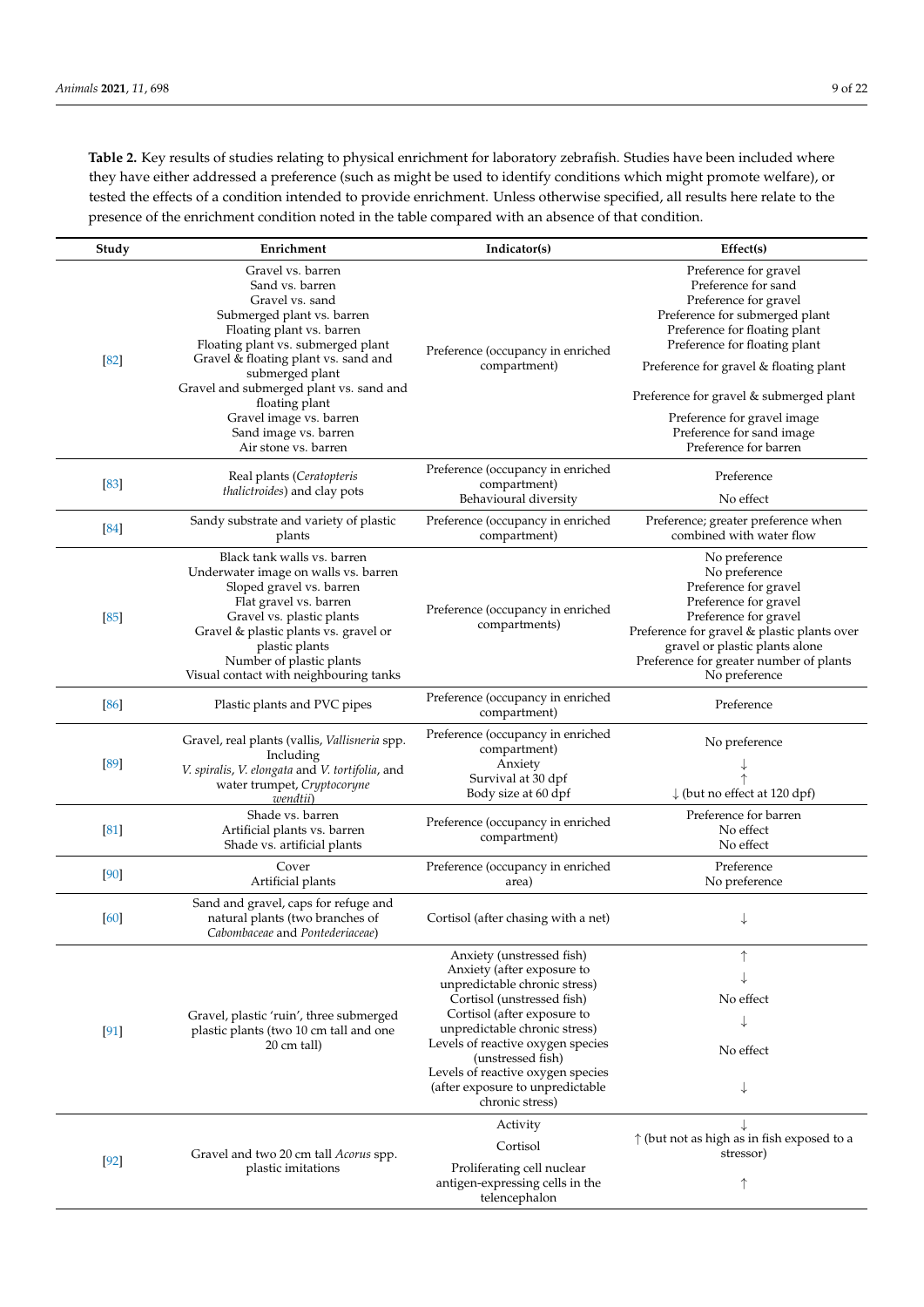<span id="page-9-0"></span>

| Study   | Enrichment                                                                        | Indicator(s)                                                      | Effect(s)                                                       |
|---------|-----------------------------------------------------------------------------------|-------------------------------------------------------------------|-----------------------------------------------------------------|
|         |                                                                                   | Aggression-induced morbidity                                      |                                                                 |
| $[94]$  | Floating plastic plant                                                            | and mortality                                                     |                                                                 |
|         |                                                                                   | Cortisol                                                          | $\uparrow$ (after 5 days); $\downarrow$ (after 10 days)         |
|         |                                                                                   | Anxiety                                                           |                                                                 |
|         |                                                                                   | Exploratory behaviour                                             |                                                                 |
| $[95]$  | Sand, plants, artificial rock formation                                           | Inhibitory avoidance                                              |                                                                 |
|         |                                                                                   | Telencephalic expression of genes<br>related to stress response   |                                                                 |
|         |                                                                                   |                                                                   | $\downarrow$ (when combined with presence of                    |
| $[47]$  | One artificial plant                                                              | Anxiety                                                           | other fish)                                                     |
|         | Two plastic plants, one plastic shelter, gravel                                   |                                                                   |                                                                 |
|         | substrate and a novel object (white PVC pipe, rock,                               | Anxiety                                                           |                                                                 |
| [96]    | different coloured plants or a plastic                                            | Learning                                                          |                                                                 |
|         | bottle-changed weekly).                                                           | <b>Brain</b> size                                                 |                                                                 |
|         | 50 haphazardly placed 50 mm lengths of artificial                                 | Body length                                                       |                                                                 |
| $[99]$  | Elodea canadensis                                                                 | Rate of learning                                                  |                                                                 |
|         |                                                                                   | Initial time to solve maze task                                   |                                                                 |
| $[100]$ | Artificial plants                                                                 | Rate of learning                                                  |                                                                 |
|         |                                                                                   | Memory retention                                                  | ↑                                                               |
|         |                                                                                   | Number of eggs                                                    | $\uparrow$ with plastic grass; no effect with<br>plastic leaves |
| $[103]$ | Plastic grass or plastic leaves                                                   |                                                                   | $\uparrow$ with grass when parents were 110 or                  |
|         |                                                                                   | Number of fry (6 dpf)                                             | 160 dpf; $\uparrow$ with leaves when parents                    |
|         |                                                                                   | Survivability of fry (6 dpf)                                      | were 173 or 180 dpf<br>No effect                                |
|         |                                                                                   |                                                                   |                                                                 |
| $[104]$ | Gravel, plastic 'ruin', three submerged plastic                                   | Levels of reactive oxygen species<br>in response to unpredictable | ↓                                                               |
|         | plants (two 10 cm tall and one 20 cm tall)                                        | chronic stress                                                    |                                                                 |
|         |                                                                                   | Aggression                                                        | $\uparrow$                                                      |
| $[105]$ | Four or five submerged plastic plants                                             | Latency to feed                                                   | $\downarrow$ (one wild strain only)                             |
|         |                                                                                   | Shoaling distances                                                | No effect                                                       |
|         |                                                                                   | Aggression                                                        |                                                                 |
|         | One artificial plant, one upturned flower pot and                                 | Body length                                                       |                                                                 |
| $[35]$  | aquarium backing with blue seascape design on                                     | Fertilisation success                                             | No effect                                                       |
|         | rear tank wall                                                                    | Number of eggs                                                    | No effect                                                       |
|         |                                                                                   | Time for aggression levels to<br>settle.                          | ↑                                                               |
| $[34]$  | Three groups of 12 opaque black glass rods,<br>50 mm, 100 mm and 180 mm in height | Activity                                                          | No effect                                                       |
|         |                                                                                   | Cortisol                                                          | No effect                                                       |
|         |                                                                                   | Shoaling density                                                  | No effect                                                       |
|         |                                                                                   | Space use                                                         | No effect                                                       |
| $[106]$ | 12 strips of plastic bag in a $3 \times 4$ arrangement to                         | Aggression                                                        |                                                                 |
|         | simulate vegetation                                                               | Food monopolisation                                               |                                                                 |
| $[107]$ | Three artificial plants (15.24 cm tall, moneywort                                 | Aggression                                                        | $\downarrow$                                                    |
|         | imitations) and aquarium gravel                                                   | Fecundity                                                         | No effect                                                       |
| $[108]$ | Refuge created by partial wall                                                    | Aggression induced by exposure<br>to lead                         | ↓                                                               |

**Table 2.** *Cont*.

 $\uparrow$  = increase;  $\downarrow$  = decrease.

Further physiological effects which may be linked to welfare have been found in zebrafish provided with physical structures. For example, zebrafish provided with plastic grass had higher total egg counts than those in barren tanks or provided with plastic leaves, and an interaction was found whereby either plastic leaves or plastic grass increased the number of fry at 6 dpf compared with barren environments, depending on the age of the spawning pair [\[103\]](#page-19-23). Stress, particularly chronic stress, is often associated with lower fertility and fecundity [\[38\]](#page-17-19), therefore the increased fertility and fecundity found in this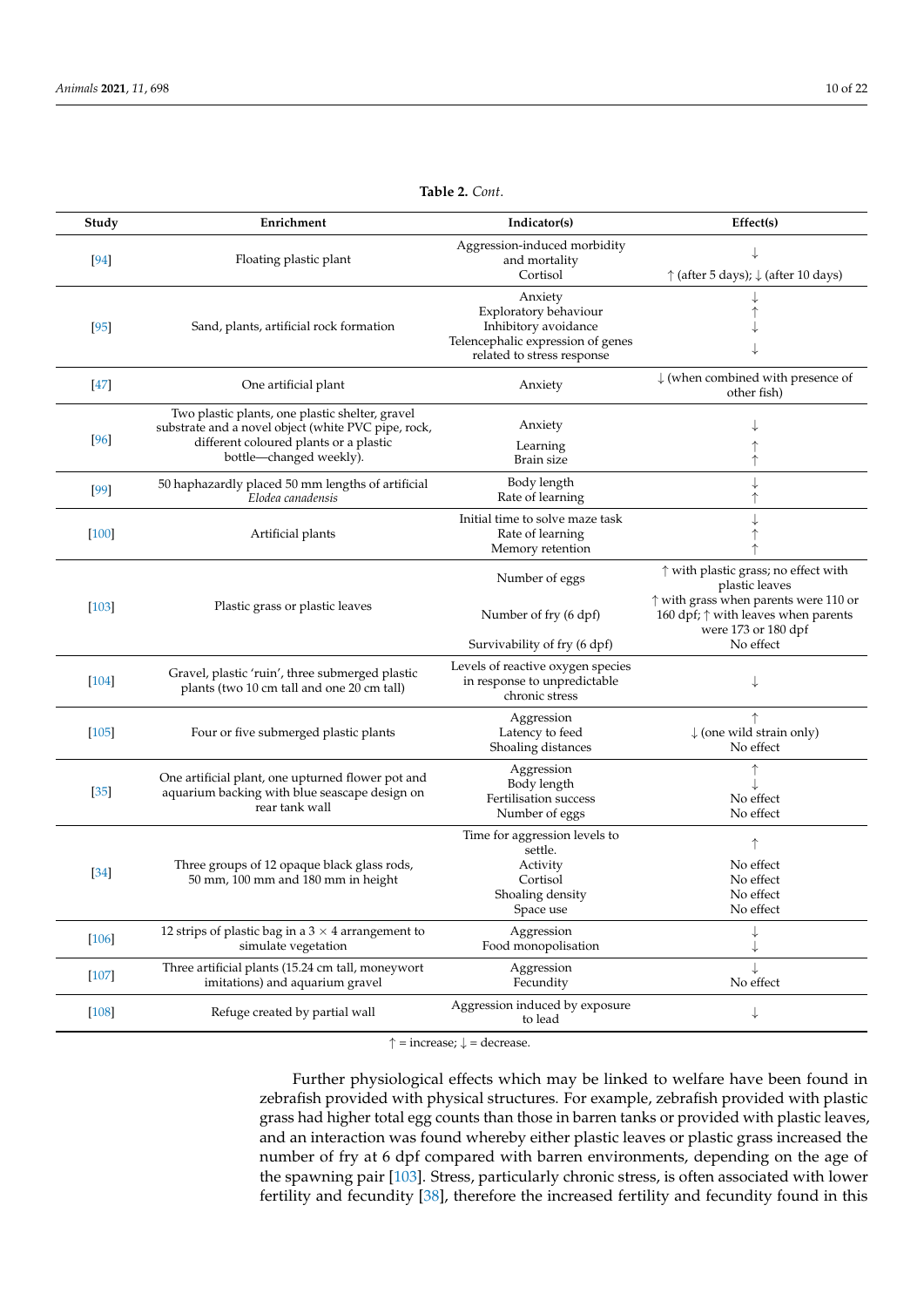study may indicate lower stress in fish provided with structure. Another study found that fry survivorship increased from 54% to 83% at 30 dpf when zebrafish were provided with plants and gravel [\[89\]](#page-19-7). Finally, the presence of structures has been found to reduce production of reactive oxygen species in response to unpredictable chronic stress, and so can protect against oxidative stress [\[91](#page-19-9)[,104\]](#page-19-24).

A concern that is often raised when considering adding physical structures to zebrafish tanks is that structures may lead to an increase in aggressive behaviour, perhaps because zebrafish may try to monopolise high-value resources. Evidence here is mixed: some have found increased aggression in zebrafish housed with structures [\[35](#page-17-16)[,105\]](#page-19-25) compared to those in barren tanks, and another found that the initial higher levels of aggression seen in newly set up tanks took longer to settle when structures were present [\[34\]](#page-17-15). However, Hamilton and Dill [\[90\]](#page-19-8) found that enrichment did not result in higher levels of aggression, and others have found lower levels of aggression, injury, and mortality in the presence of structures [\[94](#page-19-12)[,106](#page-20-0)[,107\]](#page-20-1). In another study in which highly aggressive behaviour was induced by exposing zebrafish to lead, provision of a shelter helped reduce the number of aggressive interactions [\[108\]](#page-20-2). These differing results may be due to variation between studies in terms of stocking densities of fish and the number of physical structures provided—if aggression is due to the presence of desirable resources, lower stocking densities and higher numbers of available structures might minimise competition for these resources. It is therefore possible that physical structures can be provided to the benefit of laboratory zebrafish without causing higher aggression, but that more work must first be done to identify appropriate stocking densities and an appropriate amount of structures for a certain number of fish.

## *2.3. Nutritional Enrichment*

The basic diet provided to captive animals should meet all nutritional needs for health, therefore interventions should provide some further welfare benefit to be considered 'enriching'—furthermore this paper seeks to review the impacts of environmental enrichment (enrichment external to the zebrafish), so possible nutritional benefits are not considered here. For zebrafish, the provision of live food such as *Artemia* spp. or rotifers may be referred to as enrichment [\[3,](#page-16-1)[20,](#page-17-2)[52\]](#page-18-1), but studies comparing diets with and without live food have generally been focussed on parameters like growth and survival which are more likely to be indicative of proper biological functioning rather than demonstrating any additional welfare benefit [\[109](#page-20-3)[–111\]](#page-20-4). Zebrafish users sometimes report better zebrafish welfare when live food is provided (pers. comms.), and this is usually attributed to live food stimulating natural predatory behaviour [\[3](#page-16-1)[,52\]](#page-18-1). Indeed, it is possible that zebrafish are highly motivated to perform this behaviour, as wild zebrafish primarily feed on aquatic insects and their larvae, and zooplankton [\[78\]](#page-19-26), and so may spend much of their time hunting. However, no studies appear to have yet examined the welfare impacts of providing live food to zebrafish in addition to their usual diet.

There may be other potential avenues for providing nutritional enrichment to zebrafish—for example, it may be possible to provide enrichment through altered feeding schedules, through provision of palatable foods as treats, or by providing a more varied diet. However, these have attracted little research attention so far. One study has shown that feeding frequency can affect zebrafish behaviour, with fish fed once a day showing higher anxiety than fish fed twice a day or more [\[112\]](#page-20-5), but no other studies were found which explored how the timing and frequency of feeding may affect zebrafish welfare. Another area which has not been explored in zebrafish is the potential welfare benefits of demand feeders—in aquaculture, demand feeders can contribute to reduced aggression and injury compared with fixed feeding regimens, and may also allow fish to self-select diets based on individual nutritional requirements [\[113](#page-20-6)[,114\]](#page-20-7).

#### *2.4. Occupational Enrichment*

Occupational enrichments generally are those which encourage the animal to interact with the environment in some way—for example, puzzles or toys, opportunities for exercise,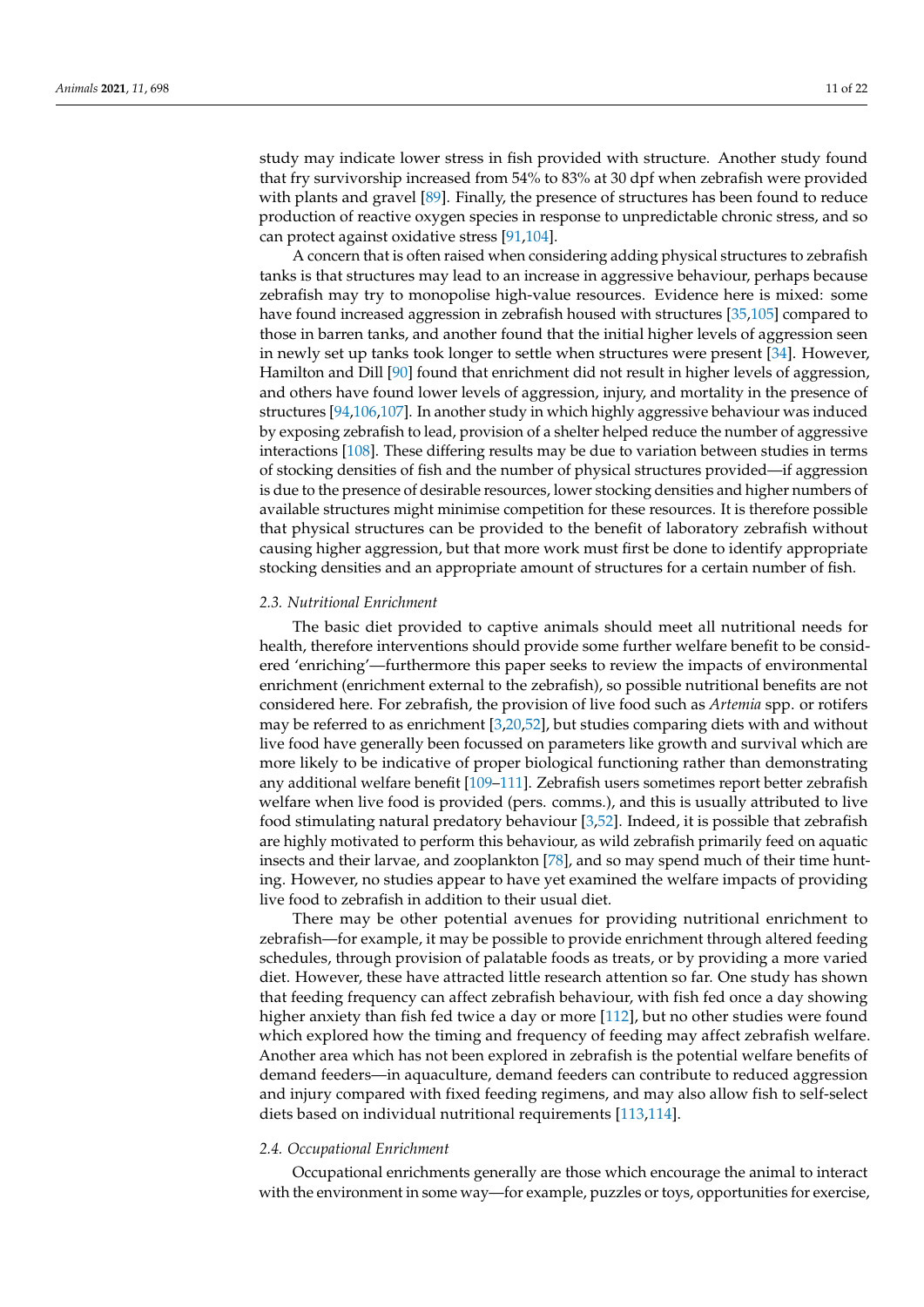or the opportunity for animals to exert control over their environment [\[40\]](#page-17-21). These forms of enrichment may help to promote normal behaviour, and may alleviate boredom or psychological stress, which can be seriously detrimental to good welfare [\[115](#page-20-8)[,116\]](#page-20-9). Such interventions are not easy to design, and so far there is little evidence as to whether zebrafish might be interested in such devices, but there is potential to provide some forms of occupational enrichment to zebrafish (Table [3\)](#page-11-0).

Exercise conveys both physiological and psychological benefits in other vertebrates, so may result in similar benefits in zebrafish [\[117\]](#page-20-10). Some of these effects may be linked for example, larval zebrafish exposed to forced swimming training are better at coping with hypoxia as a result of more efficient oxygen consumption, but this may also be related to a better ability to cope with stress [\[118\]](#page-20-11). Exercise can promote muscle and bone development, which may protect against the degenerative effects of aging and thus promote a better welfare state as fish get older [\[119,](#page-20-12)[120\]](#page-20-13). Zebrafish have also been found to have improved learning ability and lower anxiety levels in environments with water flow [\[121,](#page-20-14)[122\]](#page-20-15). However, wild zebrafish living in flowing water appear to exhibit higher levels of aggression, less group cohesion, and more frequent leadership changes than zebrafish found in still water [\[41,](#page-17-22)[43\]](#page-17-23), and this has been replicated in the laboratory with higher levels of aggression found amongst fish in flowing water [\[105\]](#page-19-25). Housing zebrafish in continually flowing water may therefore lead to more anti-social behaviour. However, it may be possible to promote better welfare by providing zebrafish with a *choice* of whether to exercise: DePasquale and colleagues [\[84\]](#page-19-22) found that zebrafish showed an aversion to tank compartments containing flowing water, but a preference for compartments containing both water flow and structures (plants and substrate) over a barren compartment or a compartment containing structures but no water flow. This might be because structures can give shelter from flow and thus provide zebrafish with choice over whether to interact with the flow or not, and suggests that zebrafish do value the presence of flowing water, but only when interaction with it is optional.

<span id="page-11-0"></span>**Table 3.** Key results of studies relating to occupational enrichment for laboratory zebrafish. Studies have been included where they have either addressed a preference (such as might be used to identify conditions which might promote welfare), or tested the effects of a condition intended to provide enrichment. Unless otherwise specified, all results here relate to the presence of the enrichment condition noted in the table compared with an absence of that condition.

| Study   | Enrichment                                                                                                                                                                                               | Indicator(s)                                                                                               | Effect(s)                                                                                           |
|---------|----------------------------------------------------------------------------------------------------------------------------------------------------------------------------------------------------------|------------------------------------------------------------------------------------------------------------|-----------------------------------------------------------------------------------------------------|
| $[118]$ | Water flow (forced swimming training)                                                                                                                                                                    | Survival due to chronic training<br>Oxygen consumption during swimming<br>Survival when exposed to hypoxia |                                                                                                     |
| $[119]$ | Water flow (forced swimming training)                                                                                                                                                                    | Skeletal muscle mass                                                                                       | 木                                                                                                   |
| $[120]$ | Water flow (forced swimming training)                                                                                                                                                                    | Bone-forming osteoblasts<br>Bone volume<br>Bone mineralisation                                             |                                                                                                     |
| [84]    | Optional access to water flow                                                                                                                                                                            | Preference (occupancy in enriched<br>compartment)                                                          | Aversion to flow only; preference<br>for flow when combined with<br>physical enrichment (see above) |
| $[105]$ | Housed with water flow                                                                                                                                                                                   | Aggression<br>Latency to feed<br>Shoaling distances                                                        | No effect<br>No effect                                                                              |
| $[121]$ | Water flow (forced swimming training)                                                                                                                                                                    | Learning                                                                                                   |                                                                                                     |
| $[122]$ | Water flow (forced swimming training)                                                                                                                                                                    | Anxiety                                                                                                    | ↓                                                                                                   |
| [98]    | Novel area in structurally enriched tank<br>(sloped gravel substrate, rocks and five<br>artificial plants) (NB: structural<br>enrichment was present in both the main<br>and novel sections of the tank) | Agonistic behaviours<br>Shoal cohesion and coordination                                                    | V                                                                                                   |

 $\uparrow$  = increase;  $\downarrow$  = decrease.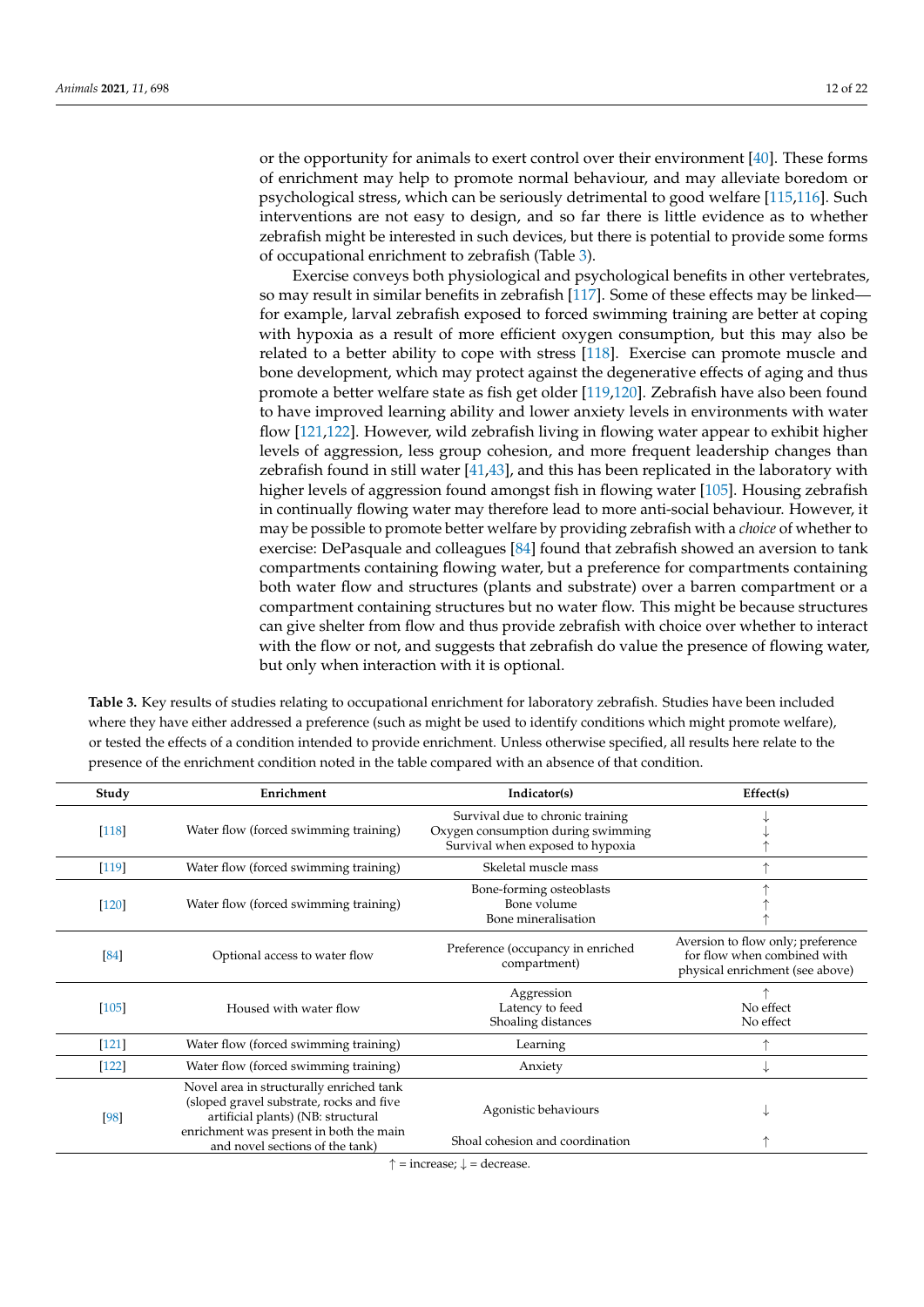Providing animals with choice and control over their environments has been recognised as key for good welfare, allowing animals to cope more effectively with stressors and challenges [\[29,](#page-17-10)[123–](#page-20-16)[125\]](#page-20-17). However, strategies to provide zebrafish with more choice and control in current laboratory settings are not easily identified. One study found that giving zebrafish the opportunity to explore a novel area in their tank resulted in an increase in socio-positive behaviour, a decrease in socio-negative behaviour, and did not increase anxiety [\[98\]](#page-19-16). However, the small tanks commonly used in laboratory settings would not easily allow for this type of intervention. Some other possible forms of enrichment which have already been mentioned, such as demand feeders, may also allow opportunities for choice and control, but these avenues have yet to be explored for zebrafish.

#### *2.5. Sensory Enrichment*

Natural environments expose animals to a huge variety of sensory stimuli, which is not usually replicated in a laboratory environment. Sensory enrichment, including visual, olfactory, auditory and tactile stimuli may be able to emulate some of the complexity of the natural environment—and importantly, enrichments in several of these modalities need not involve adding anything into the tank itself.

Most of the studies which have addressed sensory enrichment for zebrafish have focussed on visual stimuli—for example, as mentioned above, zebrafish prefer a gravel image over a barren tank [\[82\]](#page-19-2) (Table [4\)](#page-13-0). This preference for the image was almost as strong as the preference for real gravel, suggesting that in this case, the visual element is more important than the presence of the physical object—perhaps because the broken pattern of the gravel is perceived as providing camouflage from aerial predators and promotes a sense of safety. Another study found that zebrafish housed in tanks with a blue seascape image on the back vertical wall of the tank produced more eggs than fish in barren tanks or those with the image and additional structural enrichment, possibly because the image led to reduced stress levels in the fish [\[35\]](#page-17-16). Lavery et al. [\[85\]](#page-19-5) found that zebrafish showed no preferences between black tank walls and tanks with an underwater image, but it is unclear whether these images were equally appealing or unappealing, or whether the zebrafish were indifferent to these particular images. Zebrafish seem to express colour preferences, but different studies have found different results—one study found that blue and green were preferred to red and yellow [\[126\]](#page-20-18), whilst others have found preferences for red and green over blue—and possibly even an aversion to blue [\[127,](#page-20-19)[128\]](#page-20-20). This may be problematic, given that many commercially available zebrafish tanks are tinted blue to limit algal growth. However, zebrafish have shown lower levels of anxiety and lower cortisol release rates in blue or black tanks over white tanks [\[129\]](#page-20-21), so possible zebrafish preferences for tank colour or other visual enrichment items are not yet clear.

The use of dawn-dusk phases in the lighting cycles for laboratory zebrafish has been suggested as a form of visual enrichment [\[3,](#page-16-1)[14,](#page-16-9)[20\]](#page-17-2), and is used in some facilities. Sudden changes in light levels can induce a startle response in zebrafish [\[130\]](#page-20-22), which is likely to have a high energetic cost and may cause psychological stress. Using dawn and dusk phases would be a simple way to reduce this potential stressor, and would be relatively easy to introduce in many facilities without compromising any other aspects of zebrafish husbandry or welfare. However, the welfare impacts of dawn and dusk lighting phases have not yet been studied in zebrafish.

There have been relatively few studies of enrichment for zebrafish within other sensory modalities. One study looked at the effect of auditory stimulation by exposing zebrafish to two hours of classical music daily for 15 days—zebrafish showed lower anxiety and increased activity than those exposed to no music, although cortisol levels did not differ [\[131\]](#page-20-23). However, this is the only study of its kind in zebrafish so far, so it is not known how other forms of music, or other sounds, may affect fish.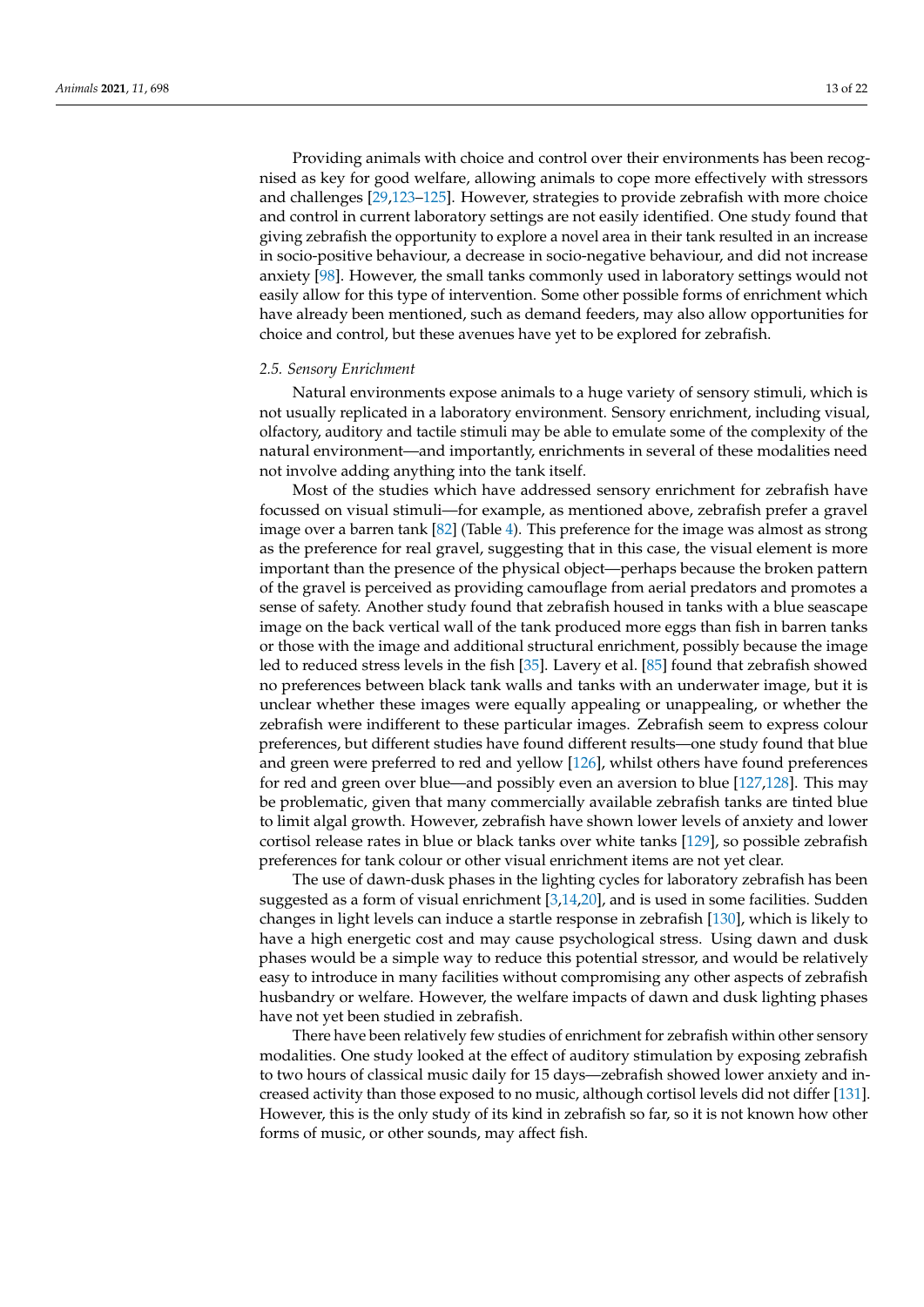<span id="page-13-0"></span>**Table 4.** Key results of studies relating to sensory enrichment for laboratory zebrafish. Studies have been included where they have either addressed a preference (such as might be used to identify conditions which might promote welfare), or tested the effects of a condition intended to provide enrichment. Unless otherwise specified, all results here relate to the presence of the enrichment condition noted in the table compared with an absence of that condition.

| Study   | Enrichment                                                      | Indicator(s)                                                                                                            | Effect(s)                                                                                                                                  |
|---------|-----------------------------------------------------------------|-------------------------------------------------------------------------------------------------------------------------|--------------------------------------------------------------------------------------------------------------------------------------------|
| $[35]$  | Aquarium backing with blue<br>seascape design on rear tank wall | Aggression<br>Body length<br>Fertilisation success<br>Egg production                                                    | No effect<br>No effect<br>No effect                                                                                                        |
| $[126]$ | Green, blue, yellow or red walls<br>of tank                     | Preference (occupancy in enriched<br>compartment)                                                                       | Preference for green and blue over<br>red and yellow.                                                                                      |
| $[133]$ | Green, blue, yellow or red walls<br>of tank                     | Preference (occupancy in enriched<br>compartment)                                                                       | Equal preference for red and green<br>over yellow; aversion to blue                                                                        |
| $[128]$ | Green, red or blue doors in tank                                | Preference (choice of coloured door)                                                                                    | Preferred red over green; green<br>over blue                                                                                               |
| $[129]$ | Transparent, black, white, yellow, red<br>or blue tanks         | Anxiety<br>Cortisol                                                                                                     | $\downarrow$ in blue or black tanks compared<br>with white or transparent tanks<br>$\downarrow$ in blue tanks compared with<br>white tanks |
| $[131]$ | Classical music (Vivaldi)                                       | Anxiety<br>Cortisol                                                                                                     | No effect                                                                                                                                  |
| $[132]$ | Water current intended to provide<br>tactile stimulation        | Fear response after exposure to<br>alarm cue<br>Cortisol<br>Recovery of normal behaviour after<br>exposure to alarm cue | ↑                                                                                                                                          |
| [82]    | Airstone creating bubbles in water                              | Preference (occupancy in enriched<br>compartment)                                                                       | Preference for barren                                                                                                                      |

 $\uparrow$  = increase;  $\downarrow$  = decrease.

It has been suggested that another reason for improved welfare in zebrafish exposed to water currents is that the flow of the water provides tactile stimulation [\[132\]](#page-20-25). Zebrafish which were exposed to a chemical alarm cue and then moved into flowing water showed less anxiety than fish moved into still water [\[132\]](#page-20-25). This study also found that fish exposed to alarm cue and a water current showed less of a decrease in behavioural indicators of anxiety, such as freezing and remaining near the bottom of a novel tank, when neuromast cells, which are one mechanism by which fish may detect tactile stimulation, were temporarily impaired. This may support the idea that water currents provide tactile stimulation, rather than anxiety being lowered because the fish were occupied by swimming against the current. It has also been suggested that similar tactile stimulation may be caused by the bubbles created by aeration devices, such as airstones (pers. comm.). However, this has not been tested, and one study has found that zebrafish found airstones in tanks aversive compared to barren compartments [\[82\]](#page-19-2).

## **3. Considerations for Implementing Further Zebrafish Enrichment**

Zebrafish facilities can vary widely in terms of their housing and husbandry practices; however, surveys suggest that most facilities only provide social housing and live food to zebrafish as 'enrichment' [\[3\]](#page-16-1). A possible reason for the lack of other forms of enrichment may be a perception that there is a lack of evidence that enrichment provides zebrafish with any welfare benefit [\[14](#page-16-9)[,134\]](#page-20-26). As discussed in the above sections, such evidence *does* exist, so an important factor may be the way in which this information is communicated and disseminated.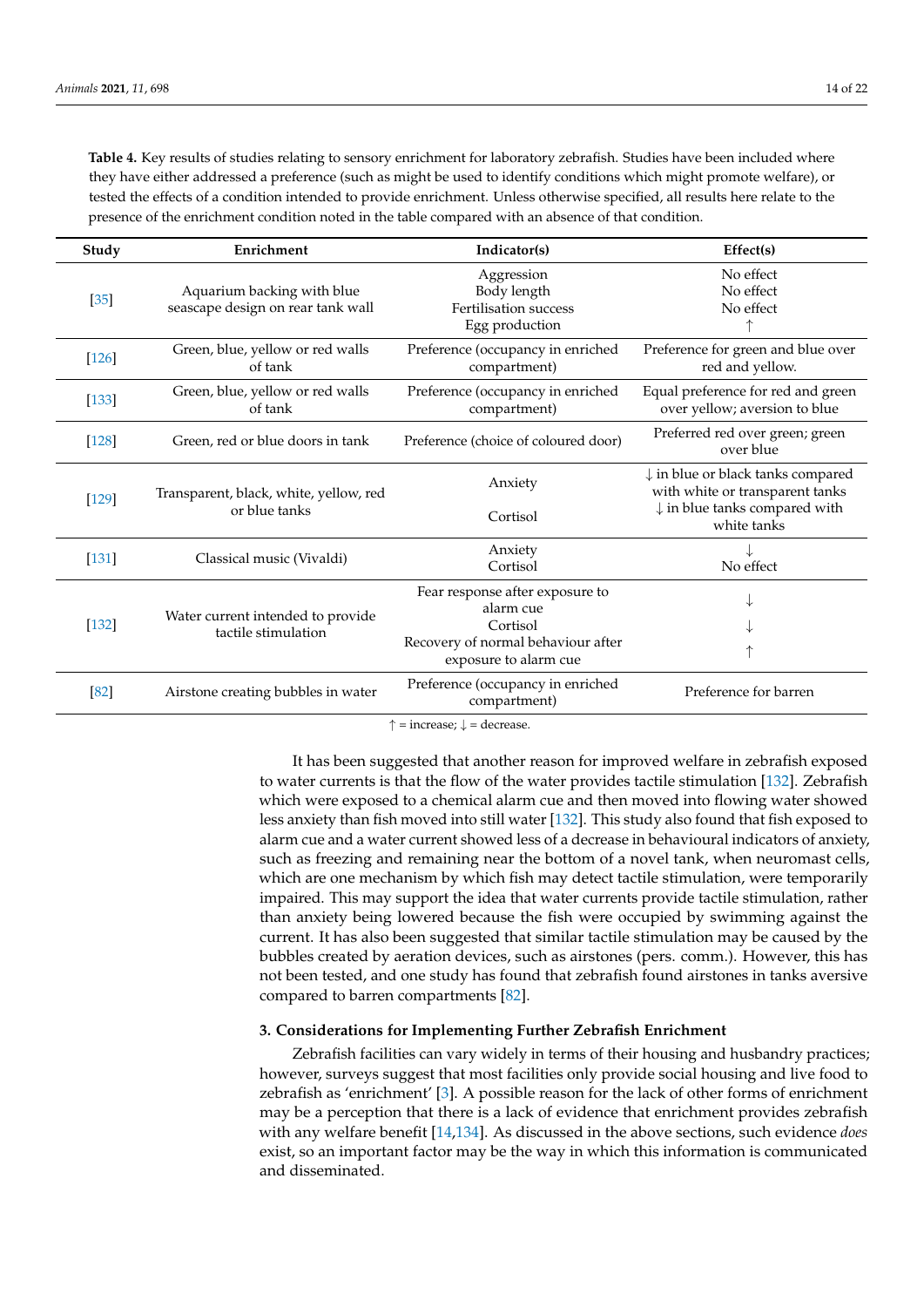One objection to the use of enrichment which has been expressed for many laboratory species is the belief that enrichment will increase experimental variation, thus having a negative impact on the quality of scientific data [\[3,](#page-16-1)[23,](#page-17-5)[33,](#page-17-14)[135\]](#page-20-27). While some studies have found some increase in data variability where enrichment has been used [\[136\]](#page-21-0), others have found little negative impact, suggesting that it may be difficult to draw generalised conclusions about the impacts of all types of enrichment on data, but that enrichment need not be excluded on the basis of this concern [\[89](#page-19-7)[,137](#page-21-1)[–142\]](#page-21-2). It has also been pointed out that completely standardised environments have poor ecological validity, thus producing results which cannot be easily generalised to a wider context [\[143\]](#page-21-3). Furthermore, even with attempts to create high levels of standardisation, inter-laboratory differences will still occur: a multi-laboratory study which aimed to achieve the highest possible levels of standardisation in environmental conditions for inbred mice found low reproducibility [\[144\]](#page-21-4). Finally, the maxim 'happy animals make good science' applies here—where enrichment has been shown to convey welfare benefits to the animals, it is likely to improve the quality of scientific data as a result [\[19\]](#page-17-1).

Many of the concerns expressed over introducing enrichment are practical ones—for example, that additional items may necessitate financial investment or will increase the burden on animal care staff as tanks may take longer to clean, fish may be more difficult to see when health-checking, and fish may be more difficult to catch. Some of these impacts may not be as significant as perceived: a study which examined the effect of adding a shelter to laboratory mouse cages on capture times found that there was no effect in one mouse strain, and a reduction in time taken to catch mice in another strain [\[145\]](#page-21-5). In the case of the latter strain, it was suggested that mice were easier to capture because they were less stressed. Although mice and zebrafish cannot be directly compared, this study serves to highlight that assumptions relating to the challenges of introducing enrichment should be appropriately tested before being used to justify withholding enrichment—for example, it is possible that zebrafish may be easier to catch if they are generally less stressed due to the presence of enrichment. It should also be noted that these concerns mostly relate to physical forms of enrichment, and conversations about potential enrichments should encompass all of the categories discussed above. However, some impact on staff (and therefore financial) resource is likely, and therefore this must be recognised and factored in when considering how many staff are needed within a facility and how much work an individual staff member can do in a day. It is worth noting that a survey of laboratory personnel found that staff members reported a higher professional quality of life when they were able to provide animals with more diverse and more frequent enrichment, so some of these concerns may be outweighed as long as staff are allowed enough time to complete their duties [\[146\]](#page-21-6). In any case, any such impacts must be viewed in the wider context of the requirement on the establishment to meet ethical and legal obligations to minimise any harms to animals and to improve welfare, along with the advantages of achieving more robust science.

Zebrafish users have also expressed reservations about the use of enrichment as the addition of objects in tanks may have impacts on water quality parameters, might create surfaces on which zebrafish might injure themselves, or might contribute to the spread of disease by creating more surface area for biofilms and pathogens to grow [\[20\]](#page-17-2). These are possibilities which must be considered when introducing any new enrichment program for zebrafish, and highlights the importance of considering enrichments within each of the different categories discussed, rather than only considering physical enrichments. Maintaining good cleaning, water quality monitoring and biosecurity practices will also help to avoid these issues. Some of the responsibility for addressing these issues lies with manufacturers of laboratory animal enrichment items, to ensure that any enrichment products they create and market have been properly designed and thoroughly tested to ensure they do not have negative effects on the health and welfare of the fish. Another related concern is that the addition of physical enrichment may increase aggression amongst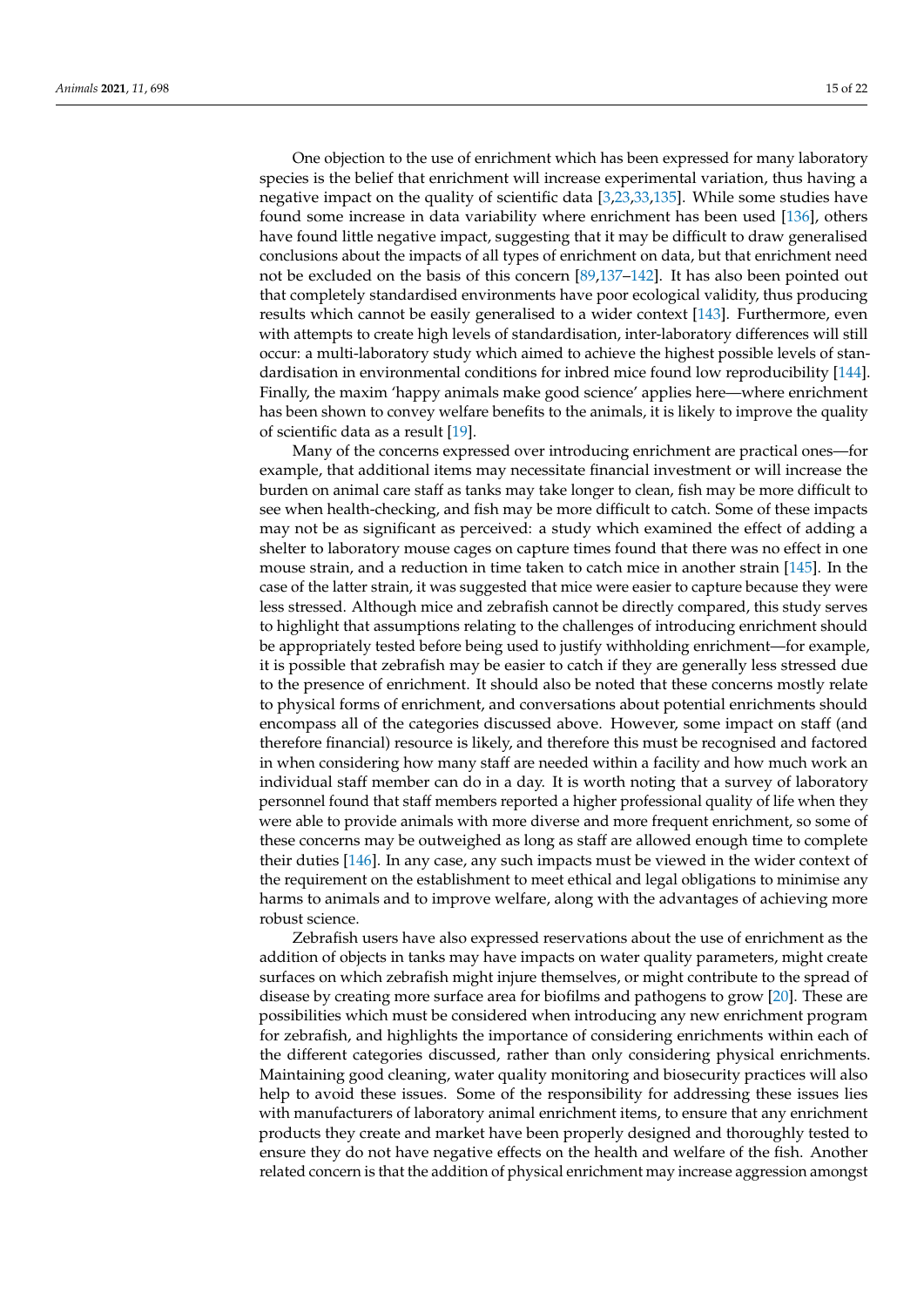tank-mates—once again, this emphasises the importance of proper validation and planning before adding new forms of enrichment [\[34,](#page-17-15)[35\]](#page-17-16).

It is important to acknowledge that many of the concerns discussed here may be legitimate—especially where they may lead to greater workload for laboratory staff. However, as there is evidence to show that zebrafish can benefit from many forms of enrichment, these concerns should be viewed as challenges to solve, rather than barriers which should entirely prevent the use of enrichment. Further exploration of these concerns by fully involving and working directly with animal care staff would be a good way to ensure that all of the relevant points are considered before introducing further enrichment for zebrafish.

## **4. Discussion**

It is clear from the evidence discussed in this article that the potential exists to refine laboratory zebrafish housing and care, to improve welfare, reduce stress and anxiety, and promote physiological benefits such as increased neurogenesis. However, the evidence base on this topic is still growing, and as such it is not currently always clear exactly how conditions should be modified to achieve all of the desired welfare benefits. Where studies have found an improvement in welfare with the addition of enrichment, these results may be context-specific, and thus more research is likely to be needed to better understand how different forms of enrichment contribute to better welfare. For example, many studies of physical enrichment combine features such as plants and substrate—these features would ideally need to be tested both separately and in combination to better understand their effects and how to make recommendations.

Having said that, there are some forms of enrichment which the evidence already suggests are highly likely to confer benefits without compromising welfare. These are highlighted below as key recommendations from this paper:

- Using images of gravel underneath tanks is preferred by zebrafish, has not been linked to any increase in aggressive behaviour, and does not affect water quality or tank cleanliness [\[82](#page-19-2)[,147\]](#page-21-7).
- Plastic plants may be beneficial enrichment if fish need to be isolated for short periods [\[47\]](#page-17-30).
- Although the welfare benefits of live food have not been empirically demonstrated, plenty of anecdotal evidence suggests that it is beneficial to welfare.
- Although it is highly unlikely that there are any zebrafish facilities which house zebrafish individually as part of their normal practices, the importance of social contact for zebrafish must be emphasised. As facilities may need to house zebrafish individually for short time periods (e.g., after genotyping), more research is needed to establish how provision of visual and olfactory contact between fish will improve welfare.

The relative lack of research into zebrafish enrichment and welfare compared with other laboratory species means there are a wide variety of questions and directions which could be addressed in future work, so that further recommendations can be made. The following list is far from exhaustive, but some possible research questions include:

- How do modifications which do not involve adding items or objects into the tank (images on tank walls, visual contact with conspecifics, tank colour) impact zebrafish welfare?
- Is the provision of live food 'enriching'?
- Do dawn and dusk phases in facility lighting cycles affect zebrafish behaviour and welfare?
- Which kinds of physical structures have the most impact on zebrafish welfare? Is there an additive effect of different forms of physical structure?
- Are there forms of enrichment which only confer a welfare benefit when provided in combination or certain contexts? For example, might water flow need to be provided in the presence of physical structures to be enriching?
- How does shoal size or stocking density influence the response of zebrafish to physical structures? Can aggression be reduced by providing a higher number of physical structures relative to the number of fish?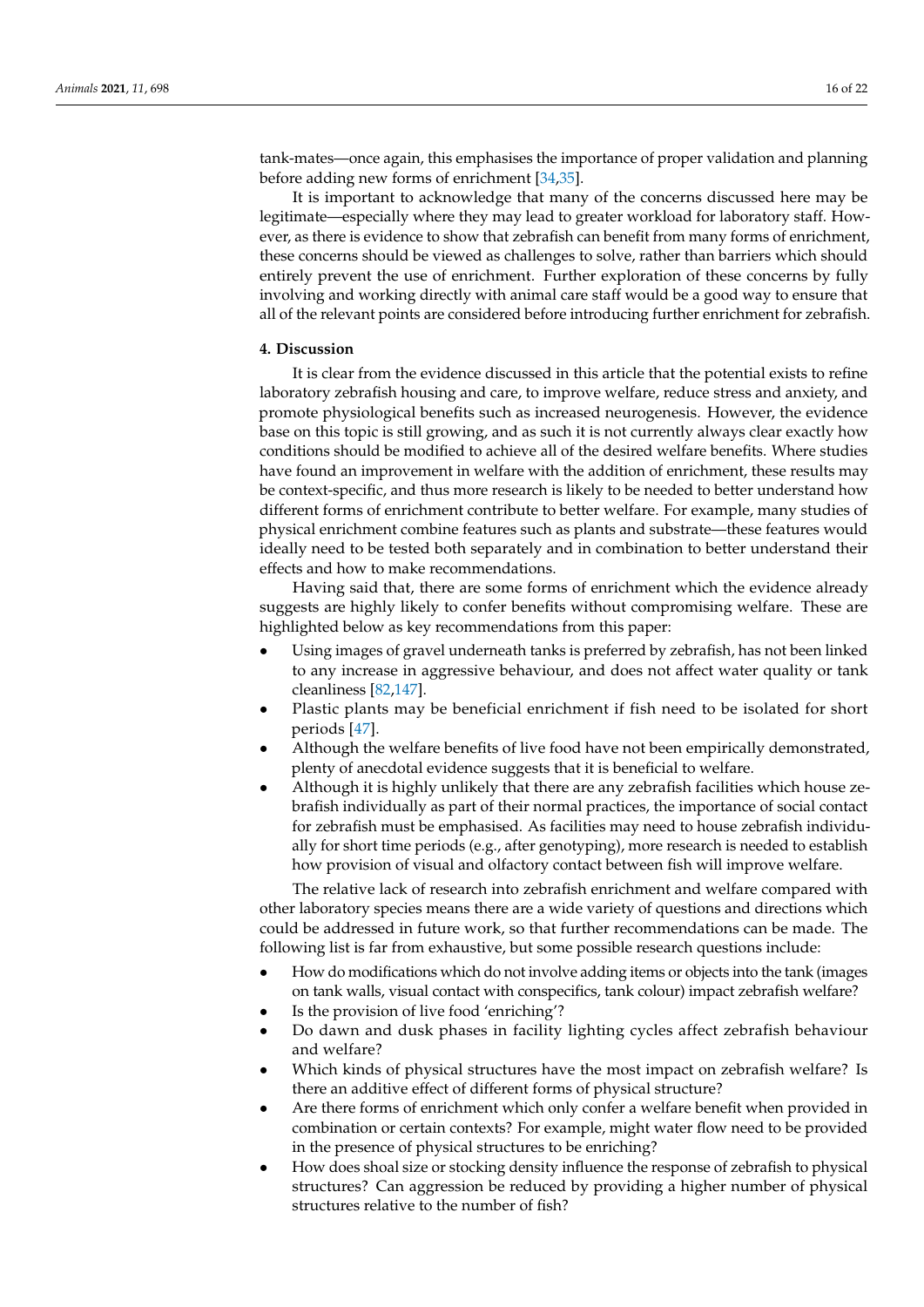All of this must be underpinned by a more holistic approach to studying zebrafish welfare in enriched environments—studies should use multiple welfare indicators and aim to take animal preferences, behaviour and physiology into account rather than using indicators from just one or two of these areas.

Although more evidence on the effects of enrichment on zebrafish is needed, there are still likely to be wider challenges that need to be addressed to result in widespread behavioural change. For example, there may need to be an adjustment in terms of expectations of animal care staff, as staff may need longer to complete husbandry tasks, and zebrafish facilities may need to allocate a budget for purchasing enrichment items. However, such challenges must be addressed in order for establishments to meet their legal and ethical requirements to reduce any distress or suffering, or constraints on animals being able to satisfy their physiological and ethological needs, to the minimum possible, and for improving animal welfare.

In conclusion, a growing body of evidence suggests that refinements can be made to common laboratory zebrafish housing to improve welfare. Whilst based on current evidence it is not always clear exactly how this can be achieved across a variety of contexts, there are a number of strategies which are likely to convey some benefit, and research aimed at validating existing enrichment ideas, and aimed at developing novel ideas, will help progress this area. As has been observed many times before, good welfare of animals is essential for good science, and therefore a better understanding of how to provide the best conditions possible for laboratory zebrafish must be prioritised.

**Funding:** This work received no external funding.

**Institutional Review Board Statement:** Not applicable.

**Data Availability Statement:** No new data were created or analysed in this study. Data sharing is not applicable to this article.

**Conflicts of Interest:** The authors declare no conflict of interest.

## **References**

- <span id="page-16-0"></span>1. Harper, C.; Lawrence, C. *The Laboratory Zebrafish*; CRC Press: Boca Raton, FL, USA, 2011.
- 2. Kinth, P.; Mahesh, G.; Panwar, Y. Mapping of Zebrafish Research: A Global Outlook. *Zebrafish* **2013**, *10*, 510–517. [\[CrossRef\]](http://doi.org/10.1089/zeb.2012.0854) [\[PubMed\]](http://www.ncbi.nlm.nih.gov/pubmed/24131434)
- <span id="page-16-1"></span>3. Lidster, K.; Readman, G.D.; Prescott, M.J.; Owen, S. International survey on the use and welfare of zebrafish *Danio rerio* in research. *J. Fish Biol.* **2017**, *90*, 1891–1905. [\[CrossRef\]](http://doi.org/10.1111/jfb.13278)
- <span id="page-16-2"></span>4. Aleström, P.; D'Angelo, L.; Midtlyng, P.J.; Schorderet, D.F.; Schulte-Merker, S.; Sohm, F.; Warner, S. Zebrafish: Housing and husbandry recommendations. *Lab. Anim.* **2019**, *54*, 213–224. [\[CrossRef\]](http://doi.org/10.1177/0023677219869037)
- <span id="page-16-3"></span>5. Lawrence, C.; Eisen, J.S.; Varga, Z.M. Husbandry and Health Program Survey Synopsis. *Zebrafish* **2016**, *13*, S5. [\[CrossRef\]](http://doi.org/10.1089/zeb.2016.1309)
- <span id="page-16-4"></span>6. Tsang, B.; Zahid, H.; Ansari, R.; Lee, R.C.-Y.; Partap, A.; Gerlai, R. Breeding Zebrafish: A Review of Different Methods and a Discussion on Standardization. *Zebrafish* **2017**, *14*, 561–573. [\[CrossRef\]](http://doi.org/10.1089/zeb.2017.1477)
- <span id="page-16-5"></span>7. Huntingford, F.A.; E Adams, C.; A Braithwaite, V.; Kadri, S.; Pottinger, T.G.; Sandoe, P.; Turnbull, J.F. Current issues in fish welfare. *J. Fish Biol.* **2006**, *68*, 332–372. [\[CrossRef\]](http://doi.org/10.1111/j.0022-1112.2006.001046.x)
- <span id="page-16-14"></span>8. Ashley, P.J. Fish welfare: Current issues in aquaculture. *Appl. Anim. Behav. Sci.* **2007**, *104*, 199–235. [\[CrossRef\]](http://doi.org/10.1016/j.applanim.2006.09.001)
- <span id="page-16-13"></span>9. Brown, C. Fish intelligence, sentience and ethics. *Anim. Cogn.* **2015**, *18*, 1–17. [\[CrossRef\]](http://doi.org/10.1007/s10071-014-0761-0)
- <span id="page-16-6"></span>10. Stevens, C.H.; Croft, D.P.; Paull, G.C.; Tyler, C.R. Stress and welfare in ornamental fishes: What can be learned from aquaculture? *J. Fish Biol.* **2017**, *91*, 409–428. [\[CrossRef\]](http://doi.org/10.1111/jfb.13377)
- <span id="page-16-7"></span>11. Reed, B.; Jennings, M. *Guidance on the Housing and Care of Zebrafish Danio Rerio*; RSPCA: West Sussex, UK, 2011.
- 12. Lawrence, C. Advances in Zebrafish Husbandry and Management. *Methods Cell Biol.* **2011**, *104*, 429–451. [\[CrossRef\]](http://doi.org/10.1016/b978-0-12-374814-0.00023-9)
- <span id="page-16-8"></span>13. Sanders, G.E. Zebrafish Housing, Husbandry, Health, and Care: IACUC Considerations. *ILAR J.* **2012**, *53*, 205–207. [\[CrossRef\]](http://doi.org/10.1093/ilar.53.2.205) [\[PubMed\]](http://www.ncbi.nlm.nih.gov/pubmed/23382351)
- <span id="page-16-9"></span>14. Message, R.; Greenhough, B. "But It's Just a Fish": Understanding the Challenges of Applying the 3Rs in Laboratory Aquariums in the UK. *Animals* **2019**, *9*, 1075. [\[CrossRef\]](http://doi.org/10.3390/ani9121075)
- <span id="page-16-10"></span>15. Newberry, R.C. Environmental enrichment: Increasing the biological relevance of captive environments. *Appl. Anim. Behav. Sci.* **1995**, *44*, 229–243. [\[CrossRef\]](http://doi.org/10.1016/0168-1591(95)00616-Z)
- <span id="page-16-11"></span>16. Young, R.J. *Environmental Enrichment for Captive Animals*; Blackwell Science: Oxford, UK; Malden, MA, USA, 2003; ISBN 9780632064076.
- <span id="page-16-12"></span>17. Olsson, I.A.S.; Dahlborn, K. Improving housing conditions for laboratory mice: A review of 'environmental enrichment'. *Lab. Anim.* **2002**, *36*, 243–270. [\[CrossRef\]](http://doi.org/10.1258/002367702320162379)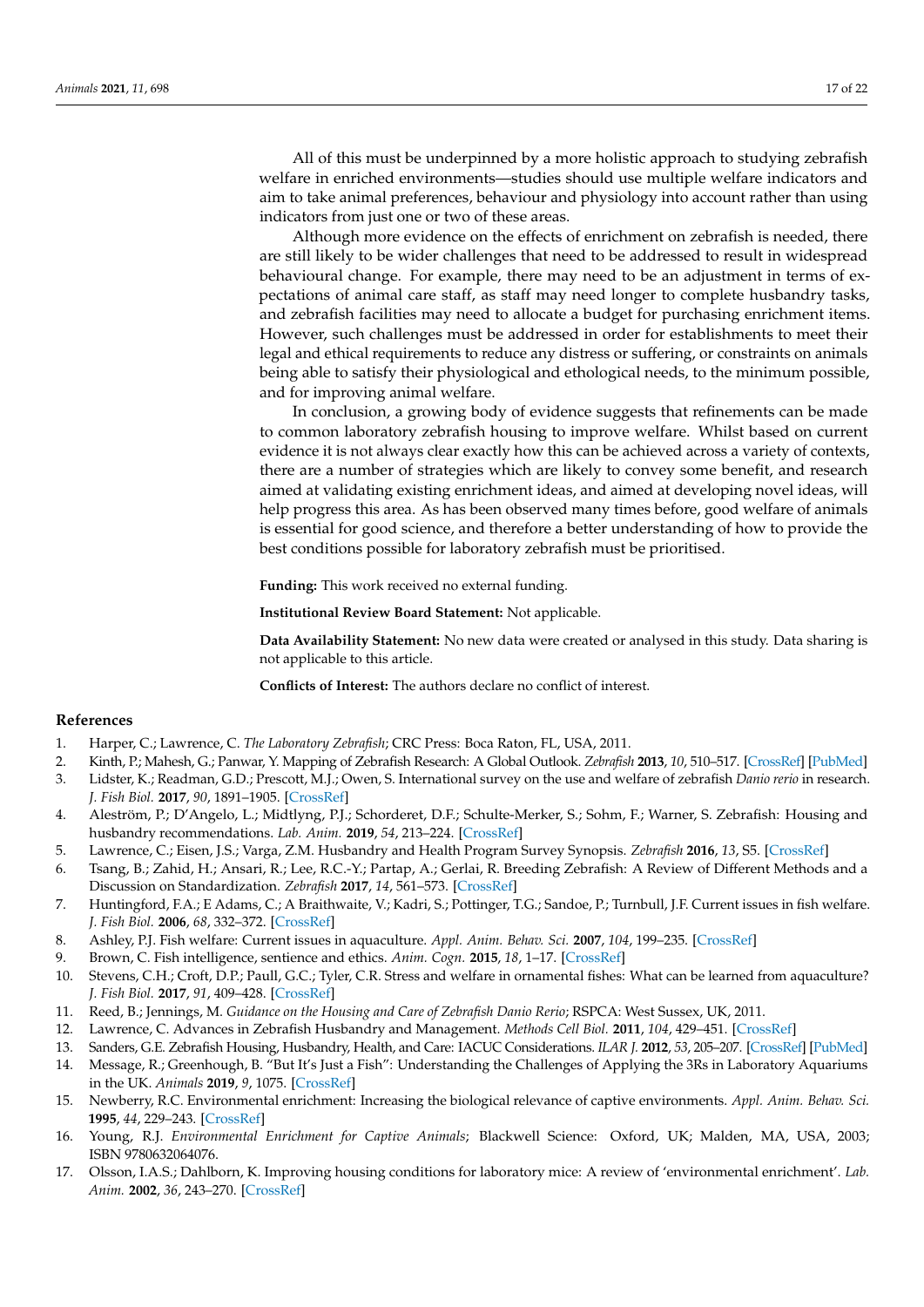- <span id="page-17-0"></span>18. Simpson, J.; Kelly, J.P. The impact of environmental enrichment in laboratory rats—Behavioural and neurochemical aspects. *Behav. Brain Res.* **2011**, *222*, 246–264. [\[CrossRef\]](http://doi.org/10.1016/j.bbr.2011.04.002)
- <span id="page-17-1"></span>19. Poole, T. Happy animals make good science. *Lab. Anim.* **1997**, *31*, 116–124. [\[CrossRef\]](http://doi.org/10.1258/002367797780600198) [\[PubMed\]](http://www.ncbi.nlm.nih.gov/pubmed/9175008)
- <span id="page-17-2"></span>20. Williams, T.D.; Readman, G.D.; Owen, S.F. Key issues concerning environmental enrichment for laboratory-held fish species. *Lab. Anim.* **2009**, *43*, 107–120. [\[CrossRef\]](http://doi.org/10.1258/la.2007.007023)
- <span id="page-17-3"></span>21. Volgin, A.D.; Yakovlev, O.V.; Demin, K.A.; De Abreu, M.S.; Rosemberg, D.B.; Meshalkina, D.A.; Alekseeva, P.A.; Friend, A.J.; Amstislavskaya, T.G.; Kalueff, A.V. Understanding the Role of Environmental Enrichment in Zebrafish Neurobehavioral Models. *Zebrafish* **2018**, *15*, 425–432. [\[CrossRef\]](http://doi.org/10.1089/zeb.2018.1592)
- <span id="page-17-4"></span>22. Hutchinson, E.; Avery, A.; Vandewoude, S. Environmental Enrichment for Laboratory Rodents. *ILAR J.* **2005**, *46*, 148–161. [\[CrossRef\]](http://doi.org/10.1093/ilar.46.2.148)
- <span id="page-17-5"></span>23. Wurbel, H.; Garner, J.P. Refinement of Rodent Research through Environmental Enrichment and Systematic Randomization 2007. Available online: [https://www.nc3rs.org.uk/sites/default/files/documents/Refinementenvironmentalenrichmentandsystematic](https://www.nc3rs.org.uk/sites/default/files/documents/Refinementenvironmentalenrichmentandsystematic-randomization.pdf)[randomization.pdf](https://www.nc3rs.org.uk/sites/default/files/documents/Refinementenvironmentalenrichmentandsystematic-randomization.pdf) (accessed on 2 October 2020).
- <span id="page-17-6"></span>24. Bayne, K. Environmental enrichment and mouse models: Current perspectives. *Anim. Model. Exp. Med.* **2018**, *1*, 82–90. [\[CrossRef\]](http://doi.org/10.1002/ame2.12015)
- <span id="page-17-7"></span>25. Franks, B.; Sebo, J.; Horowitz, A. Fish are smart and feel pain: What about joy? *Anim. Sentience* **2018**, *3*, 16. [\[CrossRef\]](http://doi.org/10.51291/2377-7478.1368)
- 26. Sneddon, L.U.; Wolfenden, D.C.; Leach, M.C.; Valentim, A.M.; Steenbergen, P.J.; Bardine, N.; Broom, D.M.; Brown, C. Ample evidence for fish sentience and pain. *Anim. Sentience* **2018**, *3*, 17. [\[CrossRef\]](http://doi.org/10.51291/2377-7478.1375)
- <span id="page-17-8"></span>27. Sneddon, L.U. Evolution of nociception and pain: Evidence from fish models. *Philos. Trans. R. Soc. B Biol. Sci.* **2019**, *374*, 20190290. [\[CrossRef\]](http://doi.org/10.1098/rstb.2019.0290) [\[PubMed\]](http://www.ncbi.nlm.nih.gov/pubmed/31544617)
- <span id="page-17-9"></span>28. Birch, J. Animal sentience and the precautionary principle. *Anim. Sentience* **2017**, *2*, 1. [\[CrossRef\]](http://doi.org/10.51291/2377-7478.1200)
- <span id="page-17-10"></span>29. Fife-Cook, I.; Franks, B. Positive Welfare for Fishes: Rationale and Areas for Future Study. *Fishes* **2019**, *4*, 31. [\[CrossRef\]](http://doi.org/10.3390/fishes4020031)
- <span id="page-17-11"></span>30. Dawkins, M.S. Behaviour as a tool in the assessment of animal welfare. *Zoology* **2003**, *106*, 383–387. [\[CrossRef\]](http://doi.org/10.1078/0944-2006-00122) [\[PubMed\]](http://www.ncbi.nlm.nih.gov/pubmed/16351922)
- <span id="page-17-12"></span>31. Mellen, J.; Macphee, M.S. Philosophy of environmental enrichment: Past, present, and future. *Zoo Biol.* **2001**, *20*, 211–226. [\[CrossRef\]](http://doi.org/10.1002/zoo.1021)
- <span id="page-17-13"></span>32. Näslund, J.; Johnsson, J.I. Environmental enrichment for fish in captive environments: Effects of physical structures and substrates. *Fish Fish.* **2016**, *17*, 1–30. [\[CrossRef\]](http://doi.org/10.1111/faf.12088)
- <span id="page-17-14"></span>33. Benefiel, A.C.; Dong, W.K.; Greenough, W.T. Mandatory "Enriched" Housing of Laboratory Animals: The Need for Evidencebased Evaluation. *ILAR J.* **2005**, *46*, 95–105. [\[CrossRef\]](http://doi.org/10.1093/ilar.46.2.95)
- <span id="page-17-15"></span>34. Wilkes, L.; Owen, S.F.; Readman, G.D.; Sloman, K.A.; Wilson, R.W. Does structural enrichment for toxicology studies improve zebrafish welfare? *Appl. Anim. Behav. Sci.* **2012**, *139*, 143–150. [\[CrossRef\]](http://doi.org/10.1016/j.applanim.2012.03.011)
- <span id="page-17-16"></span>35. Woodward, M.A.; Winder, L.A.; Watt, P.J. Enrichment Increases Aggression in Zebrafish. *Fishes* **2019**, *4*, 22. [\[CrossRef\]](http://doi.org/10.3390/fishes4010022)
- <span id="page-17-17"></span>36. Egan, R.J.; Bergner, C.L.; Hart, P.C.; Cachat, J.M.; Canavello, P.R.; Elegante, M.F.; Elkhayat, S.I.; Bartels, B.K.; Tien, A.K.; Tien, D.H.; et al. Understanding behavioral and physiological phenotypes of stress and anxiety in zebrafish. *Behav. Brain Res.* **2009**, *205*, 38–44. [\[CrossRef\]](http://doi.org/10.1016/j.bbr.2009.06.022)
- <span id="page-17-18"></span>37. Maximino, C.; De Brito, T.M.; Batista, A.W.D.S.; Herculano, A.M.; Morato, S.; Gouveia, A. Measuring anxiety in zebrafish: A critical review. *Behav. Brain Res.* **2010**, *214*, 157–171. [\[CrossRef\]](http://doi.org/10.1016/j.bbr.2010.05.031)
- <span id="page-17-19"></span>38. Bonga, S.E.W. The stress response in fish. *Physiol. Rev.* **1997**, *77*, 591–625. [\[CrossRef\]](http://doi.org/10.1152/physrev.1997.77.3.591)
- <span id="page-17-20"></span>39. DePasquale, C.; Sturgill, J.; Braithwaite, V.A. A Standardized Protocol for Preference Testing to Assess Fish Welfare. *J. Vis. Exp.* **2020**, *156*. [\[CrossRef\]](http://doi.org/10.3791/60674)
- <span id="page-17-21"></span>40. Bloomsmith, M.A.; Brent, L.Y.; Schapiro, S.J. Guidelines for developing and managing an environmental enrichment program for nonhuman primates. *Lab. Anim. Sci.* **1991**, *41*, 372–377.
- <span id="page-17-22"></span>41. Suriyampola, P.S.; Shelton, D.S.; Shukla, R.; Roy, T.; Bhat, A.; Martins, E.P. Zebrafish Social Behavior in the Wild. *Zebrafish* **2016**, *13*, 1–8. [\[CrossRef\]](http://doi.org/10.1089/zeb.2015.1159) [\[PubMed\]](http://www.ncbi.nlm.nih.gov/pubmed/26671510)
- 42. Sundin, J.; Morgan, R.; Finnøen, M.H.; Dey, A.; Sarkar, K.; Jutfelt, F. On the Observation of Wild Zebrafish (*Danio rerio*) in India. *Zebrafish* **2019**, *16*, 546–553. [\[CrossRef\]](http://doi.org/10.1089/zeb.2019.1778) [\[PubMed\]](http://www.ncbi.nlm.nih.gov/pubmed/31670616)
- <span id="page-17-23"></span>43. Shelton, D.S.; Shelton, S.G.; Daniel, D.K.; Raja, M.; Bhat, A.; Tanguay, R.L.; Higgs, D.M.; Martins, E.P. Collective Behavior in Wild Zebrafish. *Zebrafish* **2020**, *17*, 243–252. [\[CrossRef\]](http://doi.org/10.1089/zeb.2019.1851) [\[PubMed\]](http://www.ncbi.nlm.nih.gov/pubmed/32513074)
- <span id="page-17-24"></span>44. Stednitz, S.J.; Washbourne, P. Rapid Progressive Social Development of Zebrafish. *Zebrafish* **2020**, *17*, 11–17. [\[CrossRef\]](http://doi.org/10.1089/zeb.2019.1815) [\[PubMed\]](http://www.ncbi.nlm.nih.gov/pubmed/31930951)
- <span id="page-17-25"></span>45. Al-Imari, L.; Gerlai, R. Sight of conspecifics as reward in associative learning in zebrafish (*Danio rerio*). *Behav. Brain Res.* **2008**, *189*, 216–219. [\[CrossRef\]](http://doi.org/10.1016/j.bbr.2007.12.007)
- <span id="page-17-28"></span>46. Saverino, C.; Gerlai, R. The social zebrafish: Behavioral responses to conspecific, heterospecific, and computer animated fish. *Behav. Brain Res.* **2008**, *191*, 77–87. [\[CrossRef\]](http://doi.org/10.1016/j.bbr.2008.03.013)
- <span id="page-17-30"></span>47. Collymore, C.; Tolwani, R.J.; Rasmussen, S. The Behavioral Effects of Single Housing and Environmental Enrichment on Adult Zebrafish (*Danio rerio*). *J. Am. Assoc. Lab. Anim. Sci.* **2015**, *54*, 280–285. [\[PubMed\]](http://www.ncbi.nlm.nih.gov/pubmed/26045453)
- <span id="page-17-26"></span>48. Krueger, L.D.; E Thurston, S.; Kirk, J.; Elsaeidi, F.; Freeman, Z.T.; Goldman, D.; Lofgren, J.L.; Keller, J.M. Enrichment Preferences of Singly Housed Zebrafish (*Danio rerio*). *J. Am. Assoc. Lab. Anim. Sci.* **2020**, *59*, 148–155. [\[CrossRef\]](http://doi.org/10.30802/AALAS-JAALAS-19-000078) [\[PubMed\]](http://www.ncbi.nlm.nih.gov/pubmed/32024580)
- <span id="page-17-27"></span>49. Pritchard, V.L.; Lawrence, J.; Butlin, R.K.; Krause, J. Shoal choice in zebrafish, *Danio rerio*: The influence of shoal size and activity. *Anim. Behav.* **2001**, *62*, 1085–1088. [\[CrossRef\]](http://doi.org/10.1006/anbe.2001.1858)
- <span id="page-17-29"></span>50. Ruhl, N.; McRobert, S.P. The effect of sex and shoal size on shoaling behaviour in *Danio rerio*. *J. Fish Biol.* **2005**, *67*, 1318–1326. [\[CrossRef\]](http://doi.org/10.1111/j.0022-1112.2005.00826.x)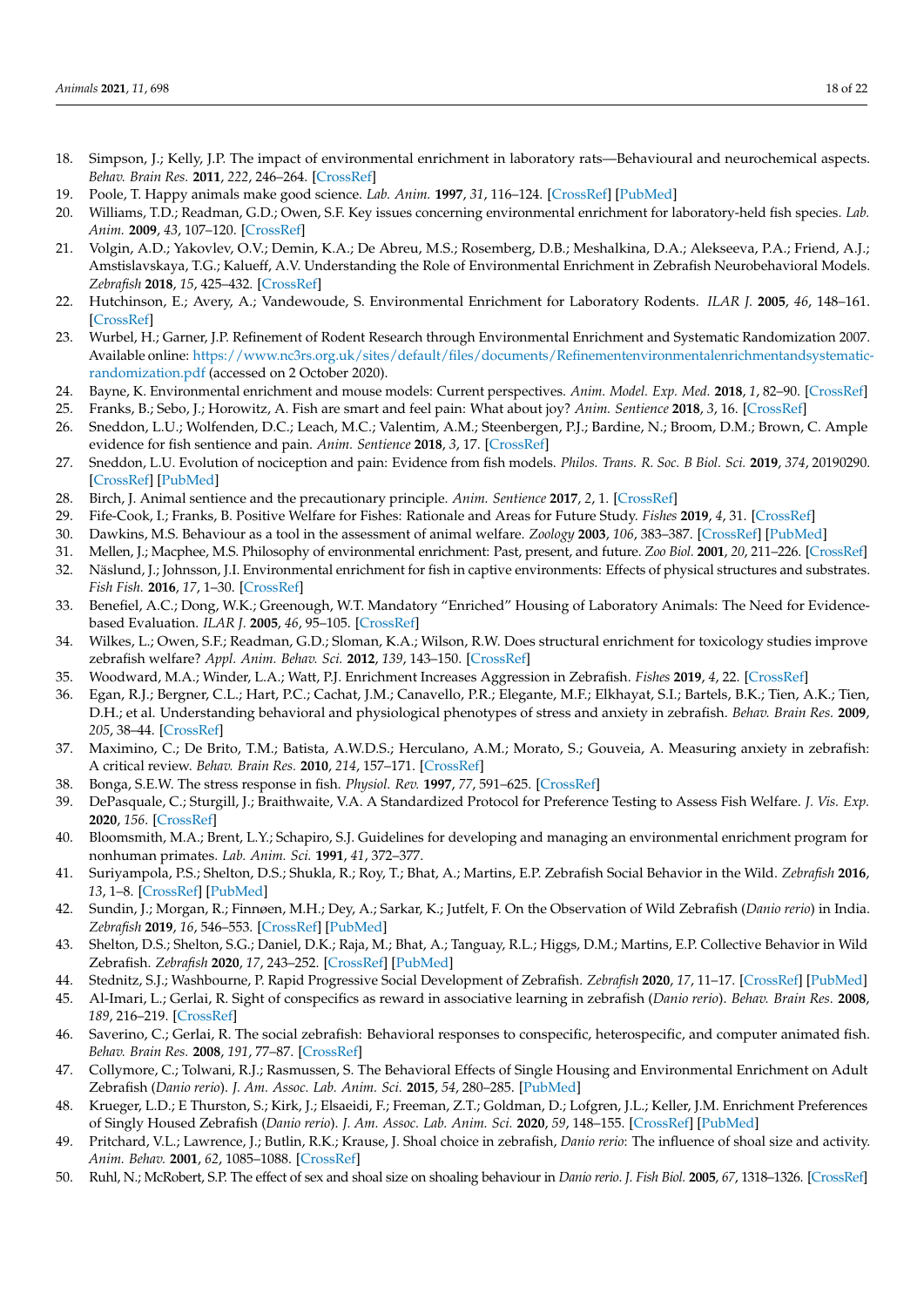- <span id="page-18-0"></span>51. Ruhl, N.; McRobert, S.P.; Currie, W.J.S. Shoaling preferences and the effects of sex ratio on spawning and aggression in small laboratory populations of zebrafish (*Danio rerio*). *Lab. Anim.* **2009**, *38*, 264–269. [\[CrossRef\]](http://doi.org/10.1038/laban0809-264)
- <span id="page-18-1"></span>52. Lawrence, C. Zebrafish. In *Comfortable Quarters for Laboratory Animals*; Liss, C., Litwak, K., Tilford, D., Reinhardt, V., Eds.; Animal Welfare Institute: Washington, WA, USA, 2015; pp. 87–99. ISBN 9780938414797.
- <span id="page-18-2"></span>53. Pagnussat, N.; Piato, Â.L.; Schaefer, I.C.; Blank, M.; Tamborski, A.R.; Guerim, L.D.; Bonan, C.D.; Vianna, M.R.; Lara, D.R. One for All and All for One: The Importance of Shoaling on Behavioral and Stress Responses in Zebrafish. *Zebrafish* **2013**, *10*, 338–342. [\[CrossRef\]](http://doi.org/10.1089/zeb.2013.0867)
- <span id="page-18-10"></span>54. White, L.J.; Thomson, J.S.; Pounder, K.C.; Coleman, R.C.; Sneddon, L.U. The impact of social context on behaviour and the recovery from welfare challenges in zebrafish, *Danio rerio*. *Anim. Behav.* **2017**, *132*, 189–199. [\[CrossRef\]](http://doi.org/10.1016/j.anbehav.2017.08.017)
- <span id="page-18-3"></span>55. Tunbak, H.; Vazquez-Prada, M.C.; Ryan, T.M.; Kampff, A.R.; Dreosti, E. Whole-brain mapping of socially isolated zebrafish reveals that lonely fish are not loners. *eLife* **2020**, *9*, e55863. [\[CrossRef\]](http://doi.org/10.7554/eLife.55863)
- <span id="page-18-4"></span>56. Shams, S.; Chatterjee, D.; Gerlai, R. Chronic social isolation affects thigmotaxis and whole-brain serotonin levels in adult zebrafish. *Behav. Brain Res.* **2015**, *292*, 283–287. [\[CrossRef\]](http://doi.org/10.1016/j.bbr.2015.05.061) [\[PubMed\]](http://www.ncbi.nlm.nih.gov/pubmed/26119237)
- <span id="page-18-5"></span>57. Shams, S.; Facciol, A.; Chatterjee, D.; Gerlai, R.; Seguin, D. Effect of social isolation on anxiety-related behaviors, cortisol, and monoamines in adult zebrafish. *Behav. Neurosci.* **2017**, *131*, 492–504. [\[CrossRef\]](http://doi.org/10.1037/bne0000220)
- <span id="page-18-6"></span>58. Parker, M.O.; Millington, M.E.; Combe, F.J.; Brennan, C.H. Housing Conditions Differentially Affect Physiological and Behavioural Stress Responses of Zebrafish, as well as the Response to Anxiolytics. *PLoS ONE* **2012**, *7*, e34992. [\[CrossRef\]](http://doi.org/10.1371/journal.pone.0034992)
- <span id="page-18-7"></span>59. Forsatkar, M.N.; Safari, O.; Boiti, C. Effects of social isolation on growth, stress response, and immunity of zebrafish. *Acta Ethol.* **2017**, *20*, 255–261. [\[CrossRef\]](http://doi.org/10.1007/s10211-017-0270-7)
- <span id="page-18-8"></span>60. Giacomini, A.C.V.V.; Abreu, M.S.; Zanandrea, R.; Saibt, N.; Friedrich, M.T.; Koakoski, G.; Gusso, D.; Piato, A.L.; Barcellos, L.J.G. Environmental and Pharmacological Manipulations Blunt the Stress Response of Zebrafish in a Similar Manner. *Sci. Rep.* **2016**, *6*, 28986. [\[CrossRef\]](http://doi.org/10.1038/srep28986)
- <span id="page-18-9"></span>61. Lindsey, B.W.; Tropepe, V. Changes in the social environment induce neurogenic plasticity predominantly in niches residing in sensory structures of the zebrafish brain independently of cortisol levels. *Dev. Neurobiol.* **2014**, *74*, 1053–1077. [\[CrossRef\]](http://doi.org/10.1002/dneu.22183) [\[PubMed\]](http://www.ncbi.nlm.nih.gov/pubmed/24753454)
- <span id="page-18-11"></span>62. Kareklas, K.; Elwood, R.W.; Holland, R.A. Grouping promotes risk-taking in unfamiliar settings. *Behav. Process.* **2018**, *148*, 41–45. [\[CrossRef\]](http://doi.org/10.1016/j.beproc.2018.01.003)
- <span id="page-18-12"></span>63. Giacomini, A.C.V.V.; De Abreu, M.S.; Koakoski, G.; Idalêncio, R.; Kalichak, F.; Oliveira, T.A.; Da Rosa, J.G.S.; Gusso, D.; Piato, A.L.; Gil Barcellos, L.J. My stress, our stress: Blunted cortisol response to stress in isolated housed zebrafish. *Physiol. Behav.* **2015**, *139*, 182–187. [\[CrossRef\]](http://doi.org/10.1016/j.physbeh.2014.11.035)
- <span id="page-18-13"></span>64. Barton, B.A. Stress in Fishes: A Diversity of Responses with Particular Reference to Changes in Circulating Corticosteroids. *Integr. Comp. Biol.* **2002**, *42*, 517–525. [\[CrossRef\]](http://doi.org/10.1093/icb/42.3.517) [\[PubMed\]](http://www.ncbi.nlm.nih.gov/pubmed/21708747)
- <span id="page-18-14"></span>65. Petitjean, Q.; Jean, S.; Gandar, A.; Côte, J.; Laffaille, P.; Jacquin, L. Stress responses in fish: From molecular to evolutionary processes. *Sci. Total Environ.* **2019**, *684*, 371–380. [\[CrossRef\]](http://doi.org/10.1016/j.scitotenv.2019.05.357)
- <span id="page-18-15"></span>66. Ellis, T.; Yildiz, H.Y.; López-Olmeda, J.; Spedicato, M.T.; Tort, L.; Øverli, Ø.; Martins, C.I.M. Cortisol and finfish welfare. *Fish Physiol. Biochem.* **2011**, *38*, 163–188. [\[CrossRef\]](http://doi.org/10.1007/s10695-011-9568-y) [\[PubMed\]](http://www.ncbi.nlm.nih.gov/pubmed/22113503)
- <span id="page-18-16"></span>67. Silva, P.F.; De Leaniz, C.G.; Luchiari, A.C. Fear contagion in zebrafish: A behaviour affected by familiarity. *Anim. Behav.* **2019**, *153*, 95–103. [\[CrossRef\]](http://doi.org/10.1016/j.anbehav.2019.05.004)
- <span id="page-18-17"></span>68. Faustino, A.I.S.; Tacão-Monteiro, A.; Oliveira, R.F. Mechanisms of social buffering of fear in zebrafish. *Sci. Rep.* **2017**, *7*, srep44329. [\[CrossRef\]](http://doi.org/10.1038/srep44329)
- <span id="page-18-18"></span>69. Madeira, N.; Oliveira, R.F. Long-Term Social Recognition Memory in Zebrafish. *Zebrafish* **2017**, *14*, 305–310. [\[CrossRef\]](http://doi.org/10.1089/zeb.2017.1430)
- <span id="page-18-19"></span>70. Martins, E.P.; Bhat, A. Population-level personalities in zebrafish: Aggression-boldness across but not within populations. *Behav. Ecol.* **2014**, *25*, 368–373. [\[CrossRef\]](http://doi.org/10.1093/beheco/aru007)
- <span id="page-18-20"></span>71. Kurtzman, M.S.; Craig, M.P.; Grizzle, B.K.; Hove, J.R. Sexually segregated housing results in improved early larval survival in zebrafish. *Lab. Anim.* **2010**, *39*, 183–189. [\[CrossRef\]](http://doi.org/10.1038/laban0610-183)
- <span id="page-18-21"></span>72. Reolon, G.K.; De Melo, G.M.; Rosa, J.G.D.S.D.; Gil Barcellos, L.J.; Bonan, C.D. Sex and the housing: Effects on behavior, cortisol levels and weight in zebrafish. *Behav. Brain Res.* **2018**, *336*, 85–92. [\[CrossRef\]](http://doi.org/10.1016/j.bbr.2017.08.006)
- <span id="page-18-22"></span>73. Soares, S.M.; Kirsten, K.; Pompermaier, A.; Maffi, V.C.; Koakoski, G.; Woloszyn, M.; Barreto, R.E.; Gil Barcellos, L.J. Sex segregation affects exploratory and social behaviors of zebrafish according to controlled housing conditions. *Physiol. Behav.* **2020**, *222*, 112944. [\[CrossRef\]](http://doi.org/10.1016/j.physbeh.2020.112944)
- <span id="page-18-23"></span>74. Ramsay, J.M.; Feist, G.W.; Varga, Z.M.; Westerfield, M.; Kent, M.L.; Schreck, C.B. Whole-body cortisol is an indicator of crowding stress in adult zebrafish, *Danio rerio*. *Aquaculture* **2006**, *258*, 565–574. [\[CrossRef\]](http://doi.org/10.1016/j.aquaculture.2006.04.020)
- <span id="page-18-24"></span>75. Pavlidis, M.; Digka, N.; Theodoridi, A.; Campo, A.; Barsakis, K.; Skouradakis, G.; Samaras, A.; Tsalafouta, A. Husbandry of Zebrafish, *Danio Rerio*, and the Cortisol Stress Response. *Zebrafish* **2013**, *10*, 524–531. [\[CrossRef\]](http://doi.org/10.1089/zeb.2012.0819)
- <span id="page-18-25"></span>76. Castranova, D.; Lawton, A.; Lawrence, C.; Baumann, D.P.; Best, J.; Coscolla, J.; Doherty, A.; Ramos, J.; Hakkesteeg, J.; Wang, C.; et al. The Effect of Stocking Densities on Reproductive Performance in Laboratory Zebrafish (*Danio rerio*). *Zebrafish* **2011**, *8*, 141–146. [\[CrossRef\]](http://doi.org/10.1089/zeb.2011.0688) [\[PubMed\]](http://www.ncbi.nlm.nih.gov/pubmed/21854208)
- <span id="page-18-26"></span>77. Engeszer, R.E.; Patterson, L.B.; Rao, A.A.; Parichy, D.M. Zebrafish in The Wild: A Review of Natural History and New Notes from The Field. *Zebrafish* **2007**, *4*, 21–40. [\[CrossRef\]](http://doi.org/10.1089/zeb.2006.9997) [\[PubMed\]](http://www.ncbi.nlm.nih.gov/pubmed/18041940)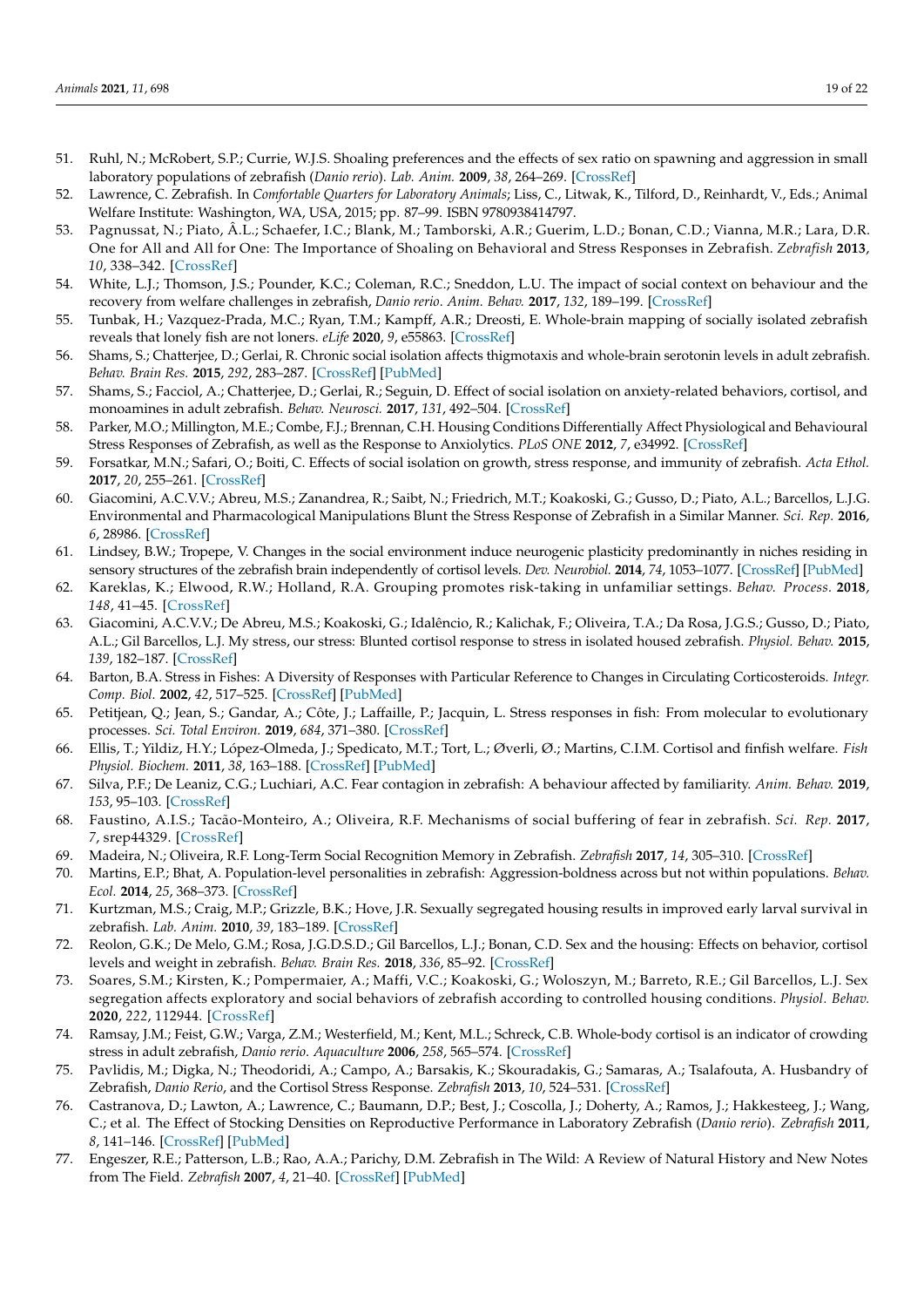- <span id="page-19-26"></span>78. Spence, R.; Gerlach, G.; Lawrence, C.; Smith, C. The behaviour and ecology of the zebrafish, *Danio rerio*. *Biol. Rev.* **2007**, *83*, 13–34. [\[CrossRef\]](http://doi.org/10.1111/j.1469-185X.2007.00030.x)
- 79. Arunachalam, M.; Raja, M.; Vijayakumar, C.; Malaiammal, P.; Mayden, R.L. Natural History of Zebrafish (*Danio rerio*) in India. *Zebrafish* **2013**, *10*, 1–14. [\[CrossRef\]](http://doi.org/10.1089/zeb.2012.0803)
- <span id="page-19-0"></span>80. Parichy, D.M. Advancing biology through a deeper understanding of zebrafish ecology and evolution. *eLife* **2015**, *4*, e05635. [\[CrossRef\]](http://doi.org/10.7554/eLife.05635)
- <span id="page-19-1"></span>81. Jones, N.A.; Spence, R.; Jones, F.A.; Spence-Jones, H.C. Shade as enrichment: Testing preferences for shelter in two model fish species. *J. Fish Biol.* **2019**, *95*, 1161–1165. [\[CrossRef\]](http://doi.org/10.1111/jfb.14129)
- <span id="page-19-2"></span>82. Schroeder, P.; Jones, S.; Young, I.S.; Sneddon, L.U. What do zebrafish want? Impact of social grouping, dominance and gender on preference for enrichment. *Lab. Anim.* **2014**, *48*, 328–337. [\[CrossRef\]](http://doi.org/10.1177/0023677214538239)
- <span id="page-19-21"></span>83. Kistler, C.; Hegglin, D.; Würbel, H.; König, B. Preference for structured environment in zebrafish (*Danio rerio*) and checker barbs (Puntius oligolepis). *Appl. Anim. Behav. Sci.* **2011**, *135*, 318–327. [\[CrossRef\]](http://doi.org/10.1016/j.applanim.2011.10.014)
- <span id="page-19-22"></span>84. DePasquale, C.; Fettrow, S.; Sturgill, J.; Braithwaite, V.A. The impact of flow and physical enrichment on preferences in zebrafish. *Appl. Anim. Behav. Sci.* **2019**, *215*, 77–81. [\[CrossRef\]](http://doi.org/10.1016/j.applanim.2019.03.015)
- <span id="page-19-5"></span>85. Lavery, M.; Braithwaite, V.; Miller, N.; Mason, G. Identifying enriched housing conditions for zebrafish (*Danio rerio*) that vary along a scale of preference. In Proceedings of the 53rd Congress of the ISAE: Animals Lives Worth Living, Bergen, Norway, 5–9 August 2019; Newberry, R.C., Braastad, B.O., Eds.; Wageningen Academic Publishers: Wageningen, The Netherlands, 2019; p. 388.
- <span id="page-19-3"></span>86. Tan, S.L.T.; Handasyde, K.A.; Rault, J.-L.; Mendl, M. Insensitivity to reward shifts in zebrafish (*Danio rerio*) and implications for assessing affective states. *Anim. Cogn.* **2019**, *23*, 87–100. [\[CrossRef\]](http://doi.org/10.1007/s10071-019-01318-6)
- <span id="page-19-4"></span>87. Delaney, M.; Follet, C.; Ryan, N.; Hanney, N.; Lusk-Yablick, J.; Gerlach, G. Social Interaction and Distribution of Female Zebrafish (*Danio rerio*) in a Large Aquarium. *Biol. Bull.* **2002**, *203*, 240–241. [\[CrossRef\]](http://doi.org/10.2307/1543418)
- <span id="page-19-6"></span>88. Lee, C.J.; Tyler, C.R.; Paull, G.C. Can simple tank changes benefit the welfare of laboratory zebrafish *Danio rerio*? *J. Fish Biol.* **2018**, *92*, 653–659. [\[CrossRef\]](http://doi.org/10.1111/jfb.13535) [\[PubMed\]](http://www.ncbi.nlm.nih.gov/pubmed/29363145)
- <span id="page-19-7"></span>89. Lee, C.J.; Paull, G.C.; Tyler, C.R. Effects of environmental enrichment on survivorship, growth, sex ratio and behaviour in laboratory maintained zebrafish *Danio rerio*. *J. Fish Biol.* **2018**, *94*, 86–95. [\[CrossRef\]](http://doi.org/10.1111/jfb.13865) [\[PubMed\]](http://www.ncbi.nlm.nih.gov/pubmed/30443966)
- <span id="page-19-8"></span>90. Hamilton, I.M.; Dill, L.M. Monopolization of food by zebrafish (*Danio rerio*) increases in risky habitats. *Can. J. Zoöl.* **2002**, *80*, 2164–2169. [\[CrossRef\]](http://doi.org/10.1139/z02-199)
- <span id="page-19-9"></span>91. Marcon, M.; Mocelin, R.; Benvenutti, R.; Costa, T.; Herrmann, A.P.; De Oliveira, D.L.; Koakoski, G.; Barcellos, L.J.G.; Piato, A. Environmental enrichment modulates the response to chronic stress in zebrafish. *J. Exp. Biol.* **2018**, *221*, jeb176735. [\[CrossRef\]](http://doi.org/10.1242/jeb.176735)
- <span id="page-19-10"></span>92. Von Krogh, K.; Sørensen, C.; Nilsson, G.E.; Øverli, Ø. Forebrain cell proliferation, behavior, and physiology of zebrafish, *Danio rerio*, kept in enriched or barren environments. *Physiol. Behav.* **2010**, *101*, 32–39. [\[CrossRef\]](http://doi.org/10.1016/j.physbeh.2010.04.003) [\[PubMed\]](http://www.ncbi.nlm.nih.gov/pubmed/20385156)
- <span id="page-19-11"></span>93. Selye, H. Stress without Distress. In *Psychopathology of Human Adaptation*; Serban, G., Ed.; Springer: Boston, MA, USA, 1976; pp. 137–146. ISBN 9781468422382.
- <span id="page-19-12"></span>94. A Keck, V.; Edgerton, D.S.; Hajizadeh, S.; Swift, L.L.; Dupont, W.D.; Lawrence, C.; Boyd, K.L. Effects of Habitat Complexity on Pair-Housed Zebrafish. *J. Am. Assoc. Lab. Anim. Sci.* **2015**, *54*, 378–383. [\[PubMed\]](http://www.ncbi.nlm.nih.gov/pubmed/26224437)
- <span id="page-19-13"></span>95. Manuel, R.; Gorissen, M.; Stokkermans, M.; Zethof, J.; Ebbesson, L.O.; Van De Vis, H.; Flik, G.; Bos, R.V.D. The Effects of Environmental Enrichment and Age-Related Differences on Inhibitory Avoidance in Zebrafish (*Danio rerio* Hamilton). *Zebrafish* **2015**, *12*, 152–165. [\[CrossRef\]](http://doi.org/10.1089/zeb.2014.1045) [\[PubMed\]](http://www.ncbi.nlm.nih.gov/pubmed/25646635)
- <span id="page-19-14"></span>96. DePasquale, C.; Neuberger, T.; Hirrlinger, A.M.; Braithwaite, V.A. The influence of complex and threatening environments in early life on brain size and behaviour. *Proc. R. Soc. B Boil. Sci.* **2016**, *283*, 20152564. [\[CrossRef\]](http://doi.org/10.1098/rspb.2015.2564)
- <span id="page-19-15"></span>97. Sykes, D.J.; Suriyampola, P.S.; Martins, E.P. Recent experience impacts social behavior in a novel context by adult zebrafish (*Danio rerio*). *PLoS ONE* **2018**, *13*, e0204994. [\[CrossRef\]](http://doi.org/10.1371/journal.pone.0204994)
- <span id="page-19-16"></span>98. Graham, C.; Von Keyserlingk, M.A.; Franks, B. Free-choice exploration increases affiliative behaviour in zebrafish. *Appl. Anim. Behav. Sci.* **2018**, *203*, 103–110. [\[CrossRef\]](http://doi.org/10.1016/j.applanim.2018.02.005)
- <span id="page-19-17"></span>99. Spence, R.; Magurran, A.E.; Smith, C. Spatial cognition in zebrafish: The role of strain and rearing environment. *Anim. Cogn.* **2011**, *14*, 607–612. [\[CrossRef\]](http://doi.org/10.1007/s10071-011-0391-8) [\[PubMed\]](http://www.ncbi.nlm.nih.gov/pubmed/21360117)
- <span id="page-19-18"></span>100. Roy, T.; Bhat, A. Learning and Memory in Juvenile Zebrafish: What makes the Difference—Population or Rearing Environment? *Ethology* **2016**, *122*, 308–318. [\[CrossRef\]](http://doi.org/10.1111/eth.12470)
- <span id="page-19-19"></span>101. DePasquale, C.; Armstrong, P.; Li, X. The influence of enrichment on spatial pattern separation in zebrafish (*Danio rerio*). *Bios* **2020**, *91*, 31. [\[CrossRef\]](http://doi.org/10.1893/BIOS-D-18-00005)
- <span id="page-19-20"></span>102. Braithwaite, V.A.; Salvanes, A.G.V. Environmental variability in the early rearing environment generates behaviourally flexible cod: Implications for rehabilitating wild populations. *Proc. R. Soc. B Biol. Sci.* **2005**, *272*, 1107–1113. [\[CrossRef\]](http://doi.org/10.1098/rspb.2005.3062) [\[PubMed\]](http://www.ncbi.nlm.nih.gov/pubmed/16024371)
- <span id="page-19-23"></span>103. Wafer, L.N.; Jensen, V.B.; Whitney, J.C.; Gomez, T.H.; Flores, R.; Goodwin, B.S. Effects of Environmental Enrichment on the Fertility and Fecundity of Zebrafish (*Danio rerio*). *J. Am. Assoc. Lab. Anim. Sci.* **2016**, *55*, 291–294. [\[PubMed\]](http://www.ncbi.nlm.nih.gov/pubmed/27177561)
- <span id="page-19-24"></span>104. Marcon, M.; Mocelin, R.; Sachett, A.; Siebel, A.M.; Herrmann, A.P.; Piato, A. Enriched environment prevents oxidative stress in zebrafish submitted to unpredictable chronic stress. *PeerJ* **2018**, *6*, e5136. [\[CrossRef\]](http://doi.org/10.7717/peerj.5136)
- <span id="page-19-25"></span>105. Bhat, A.; Greulich, M.M.; Martins, E.P. Behavioral Plasticity in Response to Environmental Manipulation among Zebrafish (*Danio rerio*) Populations. *PLoS ONE* **2015**, *10*, e0125097. [\[CrossRef\]](http://doi.org/10.1371/journal.pone.0125097) [\[PubMed\]](http://www.ncbi.nlm.nih.gov/pubmed/25927838)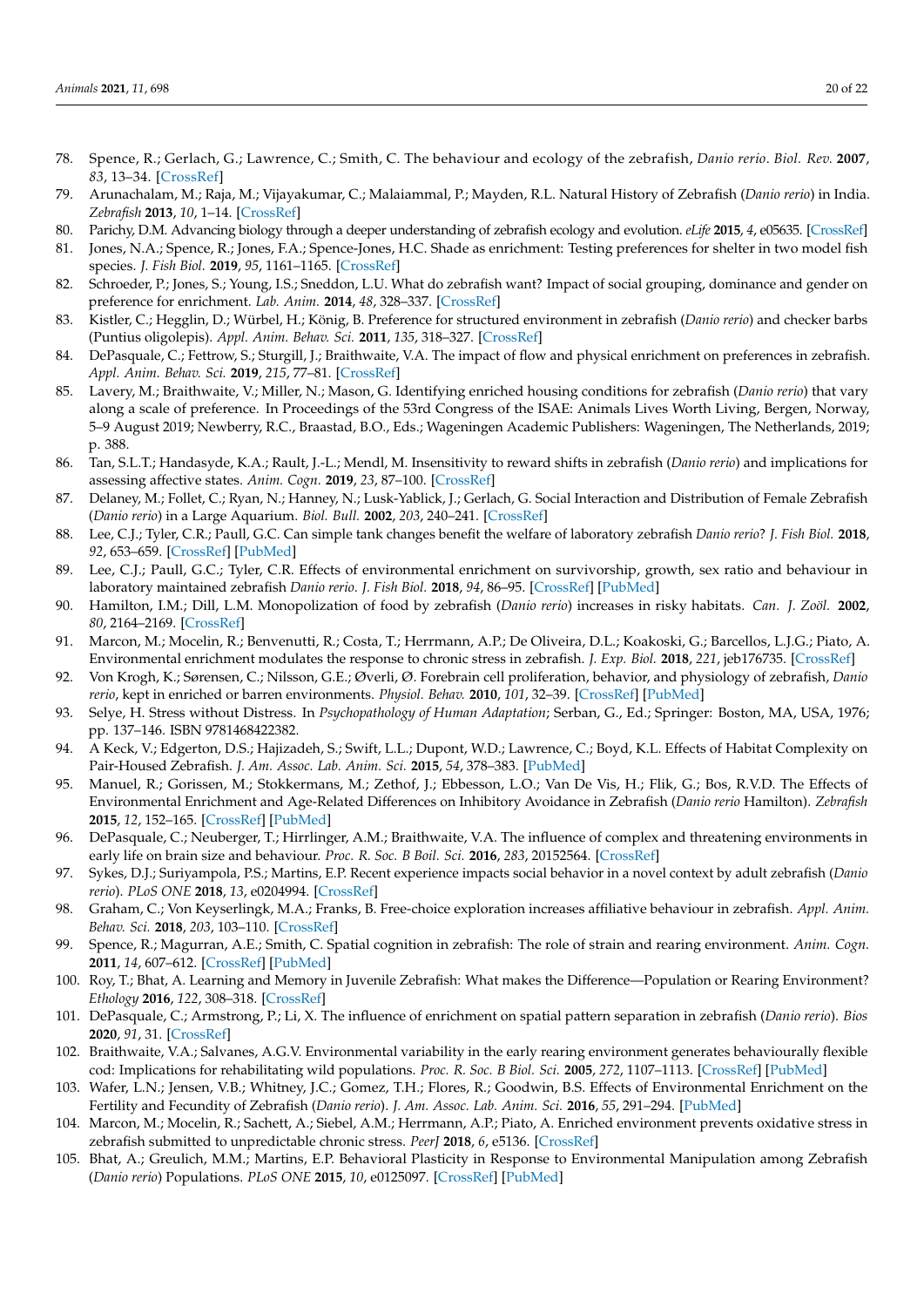- <span id="page-20-0"></span>106. Basquill, S.P.; Grant, J.W. An increase in habitat complexity reduces aggression and monopolization of food by zebra fish (*Danio rerio*). *Can. J. Zoöl.* **1998**, *76*, 770–772. [\[CrossRef\]](http://doi.org/10.1139/z97-232)
- <span id="page-20-1"></span>107. Carfagnini, A.G.; Rodd, F.H.; Jeffers, K.B.; Bruce, A.E.E. The effects of habitat complexity on aggression and fecundity in zebrafish (*Danio rerio*). *Environ. Boil. Fishes* **2009**, *86*, 403–409. [\[CrossRef\]](http://doi.org/10.1007/s10641-009-9539-7)
- <span id="page-20-2"></span>108. Weber, D.N.; Ghorai, J.K. Experimental Design Affects Social Behavior Outcomes in Adult Zebrafish Developmentally Exposed to Lead. *Zebrafish* **2013**, *10*, 294–302. [\[CrossRef\]](http://doi.org/10.1089/zeb.2012.0780)
- <span id="page-20-3"></span>109. Gonzales, J.M.; Law, S.H.W. Feed and Feeding Regime Affect Growth Rate and Gonadosomatic Index of Adult Zebrafish (*Danio rerio*). *Zebrafish* **2013**, *10*, 532–540. [\[CrossRef\]](http://doi.org/10.1089/zeb.2013.0891)
- 110. Monteiro, J.F.; Martins, S.; Farias, M.; Costa, T.; Certal, A.C. The Impact of Two Different Cold-Extruded Feeds and Feeding Regimens on Zebrafish Survival, Growth and Reproductive Performance. *J. Dev. Biol.* **2018**, *6*, 15. [\[CrossRef\]](http://doi.org/10.3390/jdb6030015)
- <span id="page-20-4"></span>111. Fowler, L.A.; Williams, M.B.; Dennis-Cornelius, L.N.; Farmer, S.; Barry, R.J.; Powell, M.L.; Watts, S.A. Influence of Commercial and Laboratory Diets on Growth, Body Composition, and Reproduction in the Zebrafish *Danio rerio*. *Zebrafish* **2019**, *16*, 508–521. [\[CrossRef\]](http://doi.org/10.1089/zeb.2019.1742)
- <span id="page-20-5"></span>112. Dametto, F.S.; Fior, D.; Idalencio, R.; Rosa, J.G.S.; Fagundes, M.; Marqueze, A.; Barreto, R.E.; Piato, A.; Barcellos, L.J. Feeding regimen modulates zebrafish behavior. *PeerJ* **2018**, *6*, e5343. [\[CrossRef\]](http://doi.org/10.7717/peerj.5343) [\[PubMed\]](http://www.ncbi.nlm.nih.gov/pubmed/30090692)
- <span id="page-20-6"></span>113. Martins, C.I.M.; Galhardo, L.; Noble, C.; Damsgård, B.; Spedicato, M.T.; Zupa, W.; Beauchaud, M.; Kulczykowska, E.; Massabuau, J.-C.; Carter, T.; et al. Behavioural indicators of welfare in farmed fish. *Fish Physiol. Biochem.* **2011**, *38*, 17–41. [\[CrossRef\]](http://doi.org/10.1007/s10695-011-9518-8) [\[PubMed\]](http://www.ncbi.nlm.nih.gov/pubmed/21796377)
- <span id="page-20-7"></span>114. Attia, J.; Millot, S.; Di-Poï, C.; Bégout, M.-L.; Noble, C.; Vázquez, F.J.S.; Terova, G.; Saroglia, M.; Damsgård, B. Demand feeding and welfare in farmed fish. *Fish Physiol. Biochem.* **2011**, *38*, 107–118. [\[CrossRef\]](http://doi.org/10.1007/s10695-011-9538-4) [\[PubMed\]](http://www.ncbi.nlm.nih.gov/pubmed/21728053)
- <span id="page-20-8"></span>115. Oliveira, R.; Galhardo, L. Psychological Stress and Welfare in Fish. *Annu. Rev. Biomed. Sci.* **2009**, *11*, 1–20. [\[CrossRef\]](http://doi.org/10.5016/1806-8774.2009v11p1)
- <span id="page-20-9"></span>116. Burn, C.C. Bestial boredom: A biological perspective on animal boredom and suggestions for its scientific investigation. *Anim. Behav.* **2017**, *130*, 141–151. [\[CrossRef\]](http://doi.org/10.1016/j.anbehav.2017.06.006)
- <span id="page-20-10"></span>117. Huntingford, F.; Kadri, S. Exercise, stress and welfare. In *Swimming Physiology of Fish: Towards Using Exercise to Farm a Fit Fish in Sustainable Aquaculture*; Palstra, A.P., Planas, J.V., Eds.; Springer: Berlin, Germany, 2013; pp. 161–174. ISBN 978-3-642-31049-2.
- <span id="page-20-11"></span>118. Bagatto, B.; Pelster, B.; Burggren, W.W. Growth and metabolism of larval zebrafish: Effects of swim training. *J. Exp. Biol.* **2001**, *204*, 4335–4343.
- <span id="page-20-12"></span>119. Hasumura, T.; Meguro, S. Exercise quantity-dependent muscle hypertrophy in adult zebrafish (*Danio rerio*). *J. Comp. Physiol. B* **2016**, *186*, 603–614. [\[CrossRef\]](http://doi.org/10.1007/s00360-016-0977-1)
- <span id="page-20-13"></span>120. Suniaga, S.; Rolvien, T.; Scheidt, A.V.; Fiedler, I.A.K.; Bale, H.A.; Huysseune, A.; Witten, P.E.; Amling, M.; Busse, B. Increased mechanical loading through controlled swimming exercise induces bone formation and mineralization in adult zebrafish. *Sci. Rep.* **2018**, *8*, 1–13. [\[CrossRef\]](http://doi.org/10.1038/s41598-018-21776-1)
- <span id="page-20-14"></span>121. Luchiari, A.C.; Chacon, D.M.M. Physical exercise improves learning in zebrafish, *Danio rerio*. *Behav. Process.* **2013**, *100*, 44–47. [\[CrossRef\]](http://doi.org/10.1016/j.beproc.2013.07.020)
- <span id="page-20-15"></span>122. DePasquale, C.; Leri, J. The influence of exercise on anxiety-like behavior in zebrafish (*Danio rerio*). *Behav. Process.* **2018**, *157*, 638–644. [\[CrossRef\]](http://doi.org/10.1016/j.beproc.2018.04.006) [\[PubMed\]](http://www.ncbi.nlm.nih.gov/pubmed/29656096)
- <span id="page-20-16"></span>123. Sambrook, T.D.; Buchanan-Smith, H.M. Control and Complexity in Novel Object Enrichment. *Anim. Welf.* **1997**, *6*, 207–216.
- 124. Morgan, K.N.; Tromborg, C.T. Sources of stress in captivity. *Appl. Anim. Behav. Sci.* **2007**, *102*, 262–302. [\[CrossRef\]](http://doi.org/10.1016/j.applanim.2006.05.032)
- <span id="page-20-17"></span>125. Mellor, D.J. Welfare-aligned Sentience: Enhanced Capacities to Experience, Interact, Anticipate, Choose and Survive. *Animals* **2019**, *9*, 440. [\[CrossRef\]](http://doi.org/10.3390/ani9070440)
- <span id="page-20-18"></span>126. Oliveira, J.; Silveira, M.; Chacon, D.; Luchiari, A. The Zebrafish World of Colors and Shapes: Preference and Discrimination. *Zebrafish* **2015**, *12*, 166–173. [\[CrossRef\]](http://doi.org/10.1089/zeb.2014.1019)
- <span id="page-20-19"></span>127. Avdesh, A.; Martin-Iverson, M.T.; Mondal, A.; Chen, M.; Askraba, S.; Morgan, N.; Lardelli, M.; Groth, D.M.; Verdile, G.; Martins, R.N. Evaluation of Color Preference in Zebrafish for Learning and Memory. *J. Alzheimer's Dis.* **2012**, *28*, 459–469. [\[CrossRef\]](http://doi.org/10.3233/JAD-2011-110704)
- <span id="page-20-20"></span>128. Roy, T.; Suriyampola, P.S.; Flores, J.; López, M.; Hickey, C.; Bhat, A.; Martins, E.P. Color preferences affect learning in zebrafish, *Danio rerio*. *Sci. Rep.* **2019**, *9*, 1–10. [\[CrossRef\]](http://doi.org/10.1038/s41598-019-51145-5)
- <span id="page-20-21"></span>129. De Abreu, M.S.; Giacomini, A.C.; Genario, R.; Dos Santos, B.E.; Marcon, L.; Demin, K.A.; Kalueff, A.V. The impact of housing environment color on zebrafish anxiety-like behavioral and physiological (cortisol) responses. *Gen. Comp. Endocrinol.* **2020**, *294*, 113499. [\[CrossRef\]](http://doi.org/10.1016/j.ygcen.2020.113499)
- <span id="page-20-22"></span>130. Easter, J.S.S.; Nicola, G.N. The Development of Vision in the Zebrafish (*Danio rerio*). *Dev. Biol.* **1996**, *180*, 646–663. [\[CrossRef\]](http://doi.org/10.1006/dbio.1996.0335) [\[PubMed\]](http://www.ncbi.nlm.nih.gov/pubmed/8954734)
- <span id="page-20-23"></span>131. Barcellos, H.H.A.; Koakoski, G.; Chaulet, F.; Kirsten, K.S.; Kreutz, L.C.; Kalueff, A.V.; Barcellos, L.J.G. The effects of auditory enrichment on zebrafish behavior and physiology. *PeerJ* **2018**, *6*, e5162. [\[CrossRef\]](http://doi.org/10.7717/peerj.5162)
- <span id="page-20-25"></span>132. Schirmer, A.; Jesuthasan, S.J.; Mathuru, A.S. Tactile stimulation reduces fear in fish. *Front. Behav. Neurosci.* **2013**, *7*, 167. [\[CrossRef\]](http://doi.org/10.3389/fnbeh.2013.00167)
- <span id="page-20-24"></span>133. Avdesh, A.; Chen, M.; Martin-Iverson, M.T.; Mondal, A.; Ong, D.; Rainey-Smith, S.; Taddei, K.; Lardelli, M.; Groth, D.M.; Verdile, G.; et al. Regular Care and Maintenance of a Zebrafish (*Danio rerio*) Laboratory: An Introduction. *J. Vis. Exp.* **2012**. [\[CrossRef\]](http://doi.org/10.3791/4196) [\[PubMed\]](http://www.ncbi.nlm.nih.gov/pubmed/23183629)
- <span id="page-20-26"></span>134. Osborne, N.; Paull, G.; Grierson, A.; Dunford, K.; Busch-Nentwich, E.M.; Sneddon, L.U.; Wren, N.; Higgins, J.; Hawkins, P. Report of a Meeting on Contemporary Topics in Zebrafish Husbandry and Care. *Zebrafish* **2016**, *13*, 584–589. [\[CrossRef\]](http://doi.org/10.1089/zeb.2016.1324) [\[PubMed\]](http://www.ncbi.nlm.nih.gov/pubmed/27537782)
- <span id="page-20-27"></span>135. Toth, L.A.; Kregel, K.; Leon, L.; I Musch, T. Environmental Enrichment of Laboratory Rodents: The Answer Depends on the Question. *Comp. Med.* **2011**, *61*, 314–321. [\[PubMed\]](http://www.ncbi.nlm.nih.gov/pubmed/22330246)